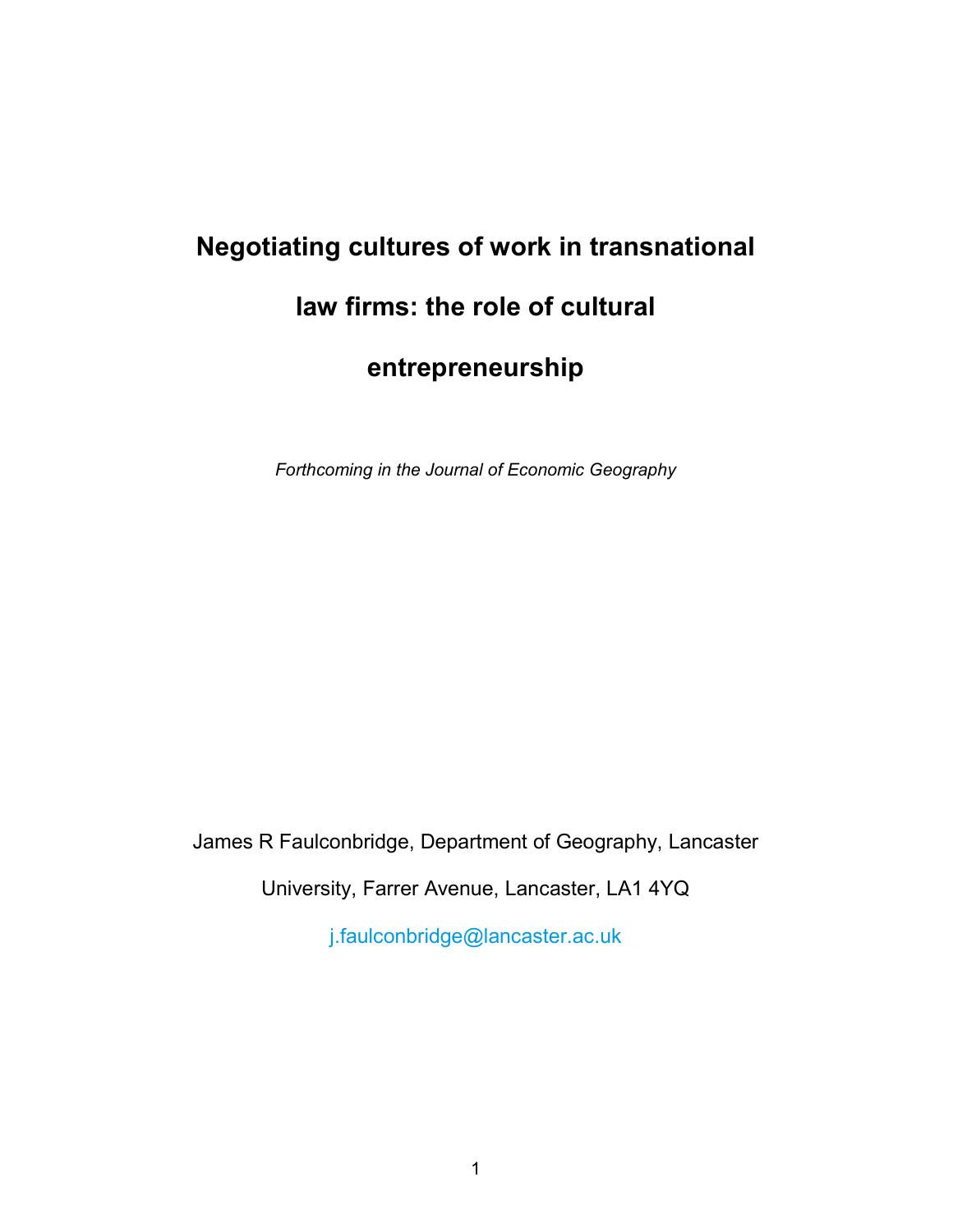# Negotiating cultures of work in transnational law firms: the role of cultural entrepreneurship

# Abstract

The geographical strategies of transnational corporations have received extensive attention from economic geographers. A particularly important line of study has focused upon the diverse national institutions that create geographically heterogeneous cultures of work. Yet none of these studies place questions about how global firms act as 'cultural entrepreneurs' at the centre of their analysis. This paper, therefore, uses the case of transnational law firms to extend theoretical debates about the geographies of learning and best practice through new micro-scale consideration of the way managers in TNCs act as cultural entrepreneurs, driving change in institutionalised cultures of work through strategies that alter the cognitive frames of workers. Drawing primarily on data from interviews, the paper reveals how the strategies used by influential partners in transnational law firms to drive changes in cultures of work do not lead to forms of global strong convergence in practice but converging divergences as cultures change in subtle, often unpredicted ways. It is argued that economic geographers need to pay more attention to the mechanisms of such changes in culture, and the processes of change in national business systems more widely, so as to contribute to debates about corporate culture but also the varieties of capitalism.

# Keywords

National business systems; varieties of capitalism; globalization; law firms; JEL codes: F23; L82; L84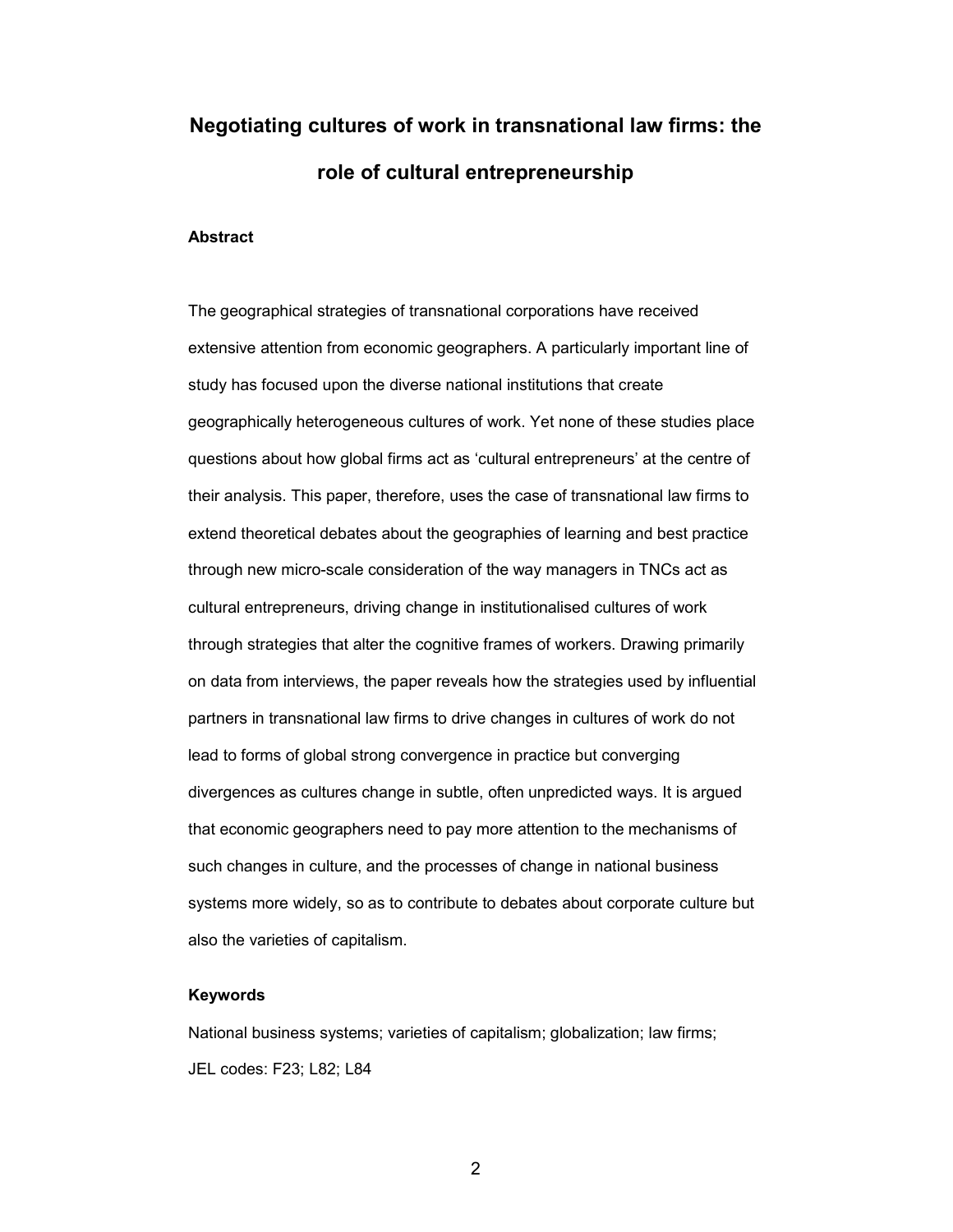#### 1) Introduction

The geographical strategies of transnational corporations (TNCs) have received extensive attention from economic geographers, most recently through work on global production networks (Hess and Yeung, 2006), relational economic geography (Yeung, 2005) and the concept of embeddedness (Hess, 2004; Jones, 2008). A particularly important line of study has focused upon the diverse national institutions that create heterogeneous cultures of work and define how firms are structured and operate (Gertler, 2004; Jones, 2003). Using the lens of work on the 'varieties of capitalism' (Hall and Soskice, 2001; Whitley, 2001), research has documented the difficulties associated with transferring best practices between countries, institutional settings and cultures (Gertler, 2004; Schohenburger, 1999) and the adaptation strategies employed by TNCs when operating in culturally diverse overseas markets (Christopherson, 2007; Wrigley et al., 2005).

Yet few existing studies, with the exception of Schoenberger's seminal work (1997), place 'corporate culture' and questions about how global firms act as 'cultural entrepreneurs' (c.f. Garud et al., 2007) at the centre of their analysis. This is a significant research void considering the potential impacts of firms' on the production of instability, convergence or even continued difference in national business cultures and norms. This paper, therefore, uses the case of transnational law firms to extend existing theoretical debates about the geographies of learning and best practice (Gertler, 2001) and the embeddedness of production networks (Hess, 2004) by analysing the forms of 'cultural entrepreneurship' occurring in TNCs. It does this by firstly integrating insights from work on corporate cultures (Trompenaars and Prud'homme, 2004) and the drivers and processes of change in national institutional systems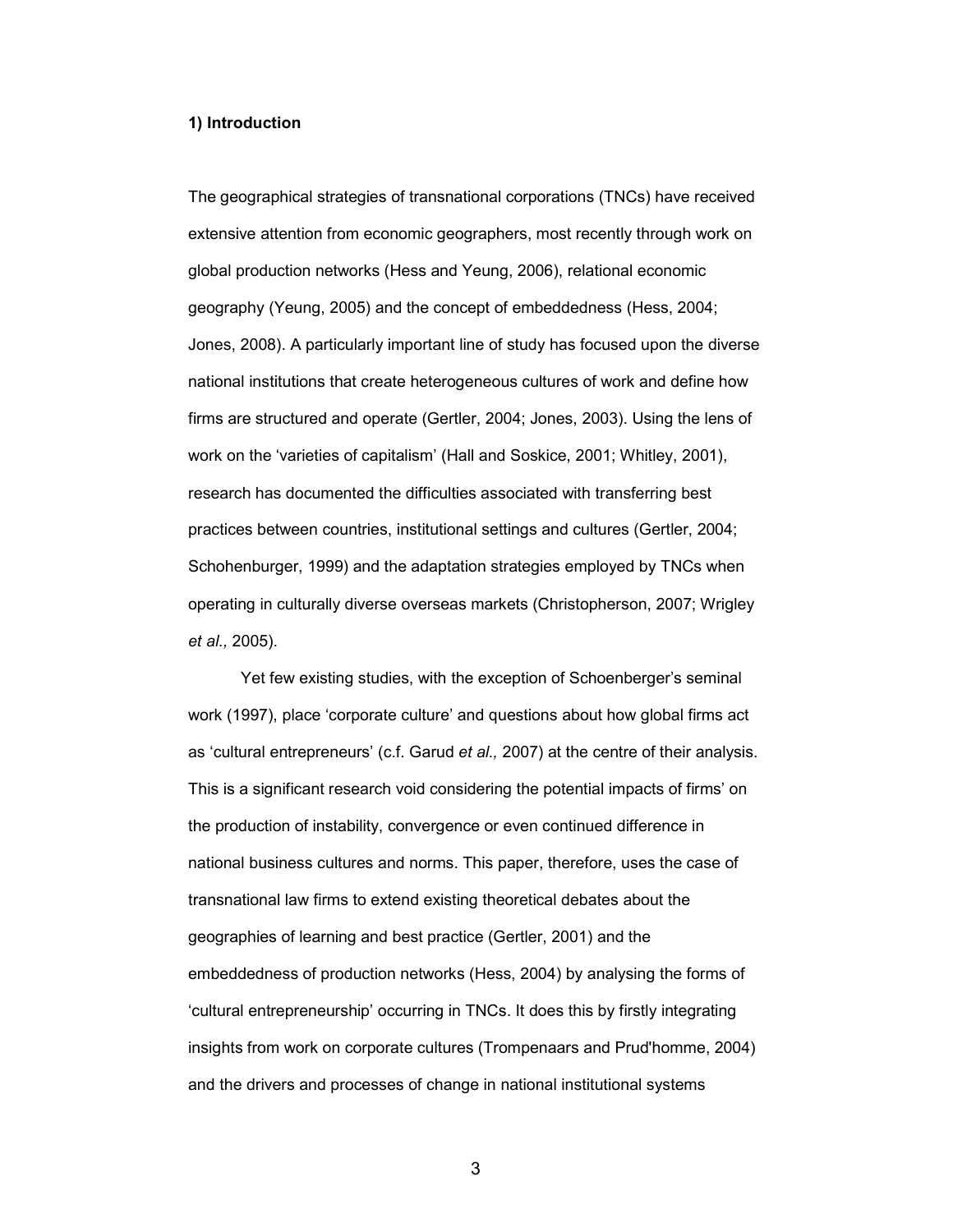(Crouch, 2005; Djelic, 1998; Morgan, 2001) into existing geographical discussions of cultures of work in TNCs and then by examining empirical material detailing the way managers in transnational law firms drive change in institutionalised cultures of work in different international subsidiaries. This show that the use of the fine-grained empirical study that economic geographers are so adept at completing offers opportunities to enhance both theoretical work on corporate cultures but also the varieties of capitalism. The latter is especially timely considering the failure of economic geographers to engage with the varieties of capitalism debates, something Peck and Theodore (2007) have highlighted recently.

The rest of the paper is structured into four further sections. The next section explores existing approaches to cultures of work and argues that more understanding is needed of the role of TNCs as agents of change. Section three looks at the challenges posed to transnational law firms by diverse legal cultures of work before sections four and five use empirical material to analyse the strategies of partners in transnational law firms for managing and changing cultures of work in overseas offices. Section six provides conclusions.

# 2) Globalization and the challenge of 'cultures of work'

As Schoenberger (1997, 116) suggests, "Corporate culture is generally viewed as a set of social conventions embracing behavioural norms, standards, customers, and the 'rules of the game' underlying social interactions within the firm". 'Culture' emerges in organizations through the work of influential leaders but also because of 'external' influences on the social practices, norms and values of workers. Significantly, as Schoenberger argues, firms can face a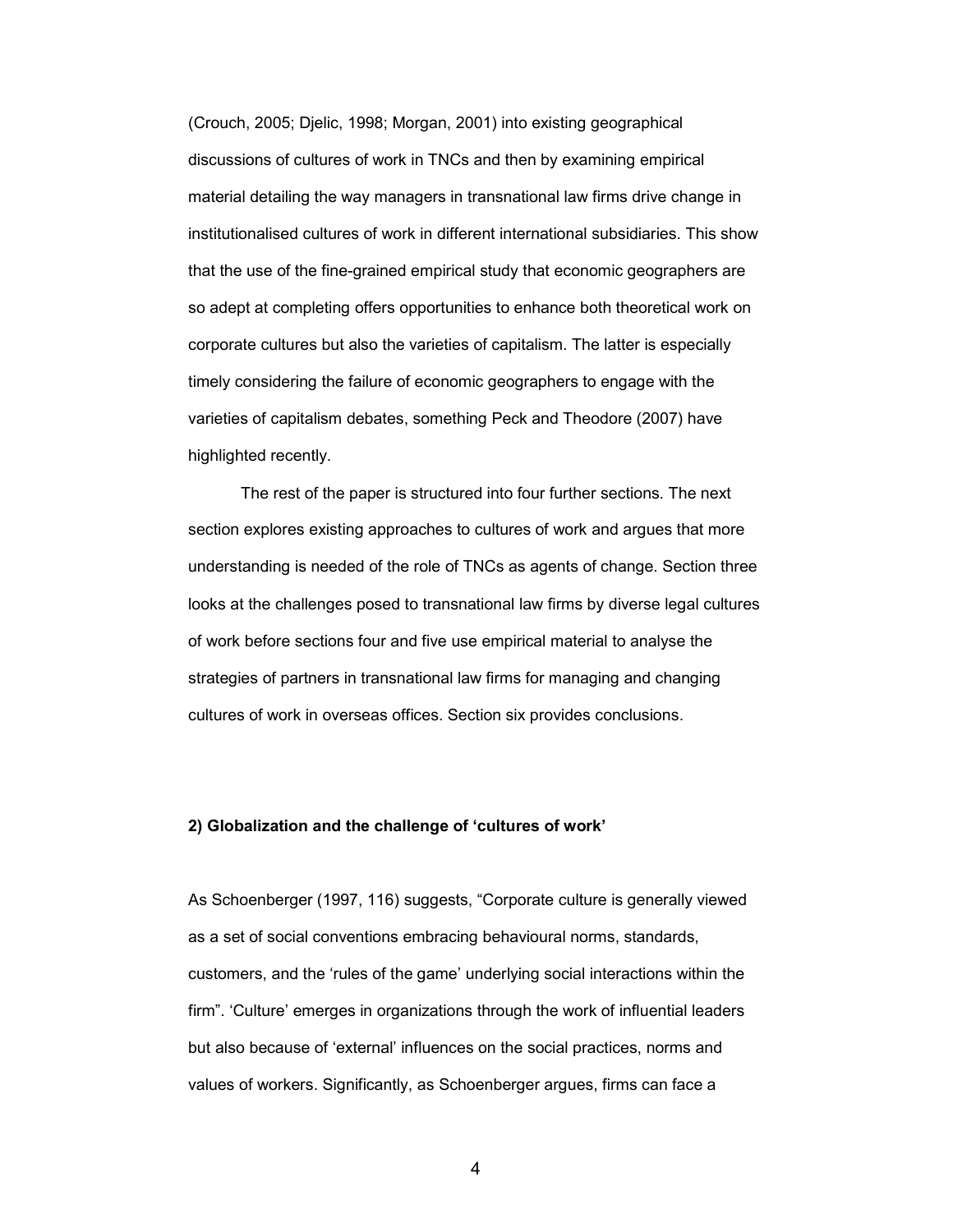'cultural crisis' when diverse cultures within the firm cause tensions between different groups of workers or when competitors gain advantage because of advantages accrued from their culture. It is the first scenario that is the focus of this paper, and in particular how geographical heterogeneity in cultures cause tensions within firms.

Gertler's studies of the experiences of German manufacturers in Canada provide perhaps one of the most sophisticated analyses of how geographical cultural heterogeneity emerges and causes management problems in global firms (2004). As Gertler reveals, diversity in the institutional regimes of countries (employment laws, training and apprenticeship requirements, worker and trade union rights in firms) produce important differences in the way workers behave, expect to be treated and organize the production process. This means everything from shift patterns to machinery design need to be adapted if firms are to operate successfully outside of their home countries. Other examples of such detailed archaeologies of cultures of work include the writing of Saxenian (1994) and in relation to the professions MacDonald (1995).

Having such detailed understandings of how diverse cultures emerge is an essential starting point when seeking to develop subtle analyses of the nature and affects of 'cultural management' in global firms. In particular existing detailed archaeologies of cultures of work point towards the importance of developing better understanding of two issues. First, the need for reflexivity in management responses to cultural difference needs to be considered. Jones (2003) suggests that there needs to be macro- and micro-cultural tropes in global firms; a set of consistent worldwide values but also geographicallypeculiar cultures and ways of working that reflect local norms. Echoing this idea Christopherson (2007) points out how managers in global retailers like Tesco have to constantly reconsider the appropriateness of their business models and

5 September 2006 - 2006 - 2007 - 2008 - 2008 - 2008 - 2008 - 2008 - 2008 - 2008 - 2008 - 2008 - 2008 - 2008 -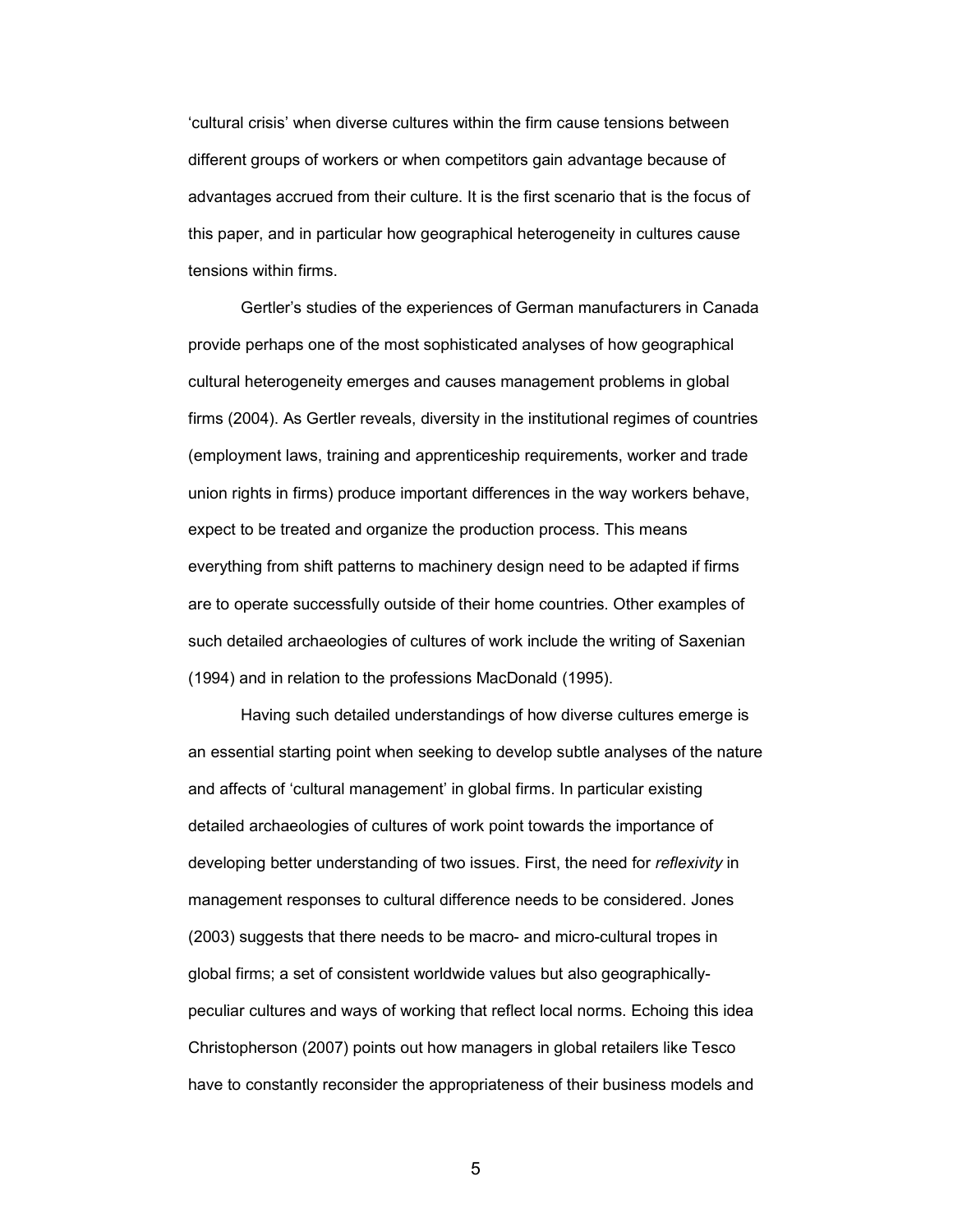become cognisant of and sympathetic to the place-specific reactions of workers, suppliers and consumers to home-country models. Schoenberger (1999, 211- 212) describes how, as a result, corporate best practices are managed in most firms not by making a choice between the binary positions of global roll-out versus host-country adaptation. Rather:

"[t]he firm's dominant culture, created by and expressed through the activities and understanding of top management at headquarters, necessarily contains multiple subcultures...These sub- or countercultures emerge as the people in the corporate region confront their particular situation, which is likely to produce many kinds of problems and opportunities that not adequately addressed by central norms and standards…[the outcomes] reflect a dialectical process in which something new is produced through the encounter between the existing firm (a unit of which may be implanted in a new territory) and the particular piece of the world in which it has been established".

The description by Schoenberger of something new points to the second issue that must be considered in relation to cultures of work: if and how global firms engage in attempts to change existing and produce new cultures.

A vast literature has emerged from academics (Alvesson, 2002; Bjerke, 1999) as well as academically-informed management consultants such as Trompenaars and Prud'homme (2004) that suggests the corporate culture of global firms, and more precisely the ability of global firms to reproduce homecountry corporate cultures overseas, is central to profitability. As Trompenaars and Prud'homme note, "Many problems within organizations are caused by conflicts between the different value orientations related to these different cultures…The art of creating a viable corporate culture is not to choose a fixed set of value orientations but to reconcile these contrasts or dilemmas" (Trompenaars and Prud'homme's, 2004, 24). The challenges of reconciling such

 $\sim$  6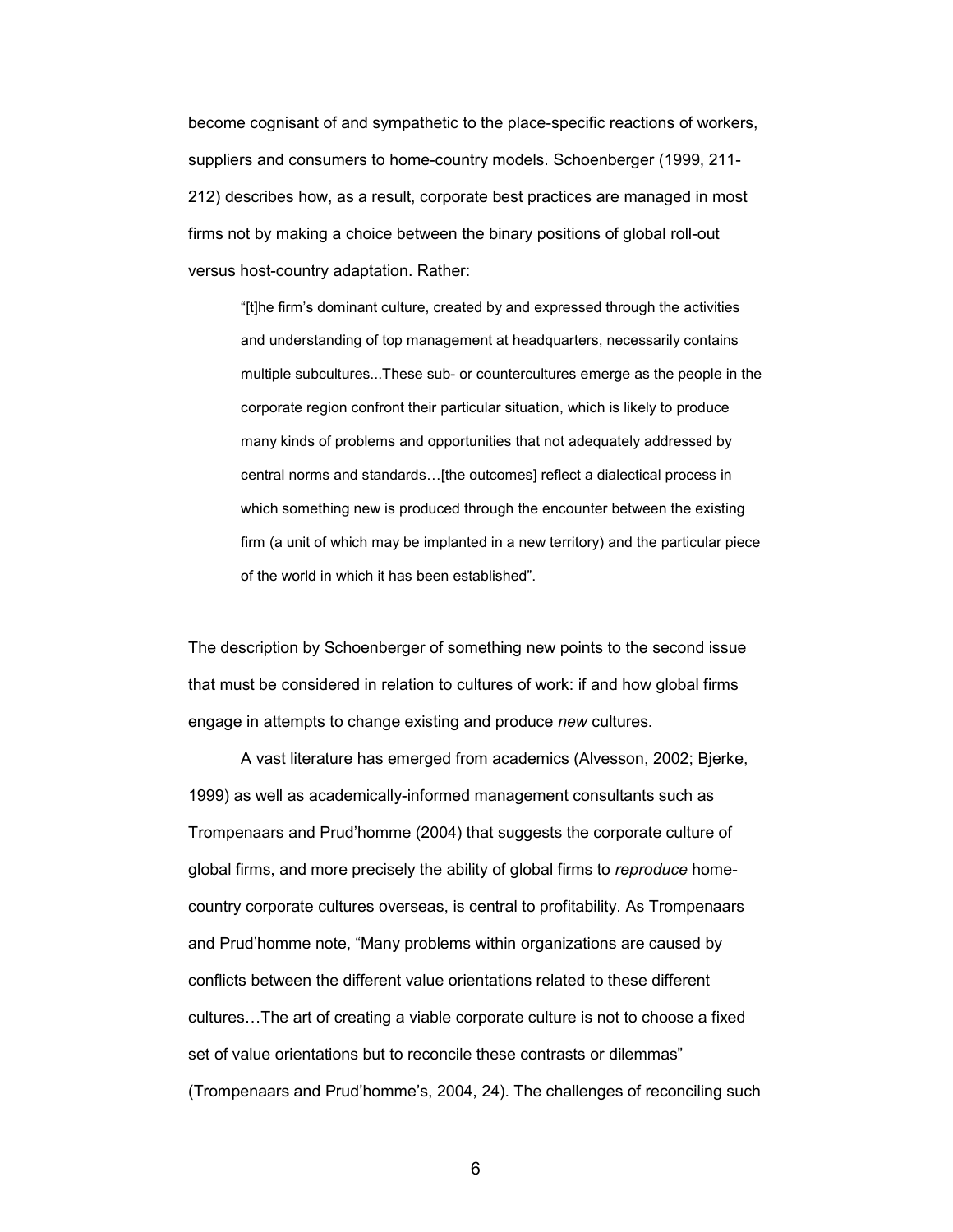differences means that, for Alvesson and Willmott, management work in global firms is less about establishing formal rules and structures and more about using discourses to mould the cultures of workers (table 1). As they put it, "organizational control is accomplished through the self-positioning of employees within managerially inspired discourses about work and organization with which they may become more or less identified and committed" (Alvesson and Willmott, 2002, 620).

[Insert table 1 here]

-

Dicken (2000) perceptively broaches this subject when he describes not just the 'placing of firms' but also the 'firming of places': how TNCs are both embedded by territorial systems but also influence the places in which they operate. Coe and Wrigley (2007) also set the agenda for a debate within economic geography about the influences of TNCs on host countries when they describe the 'battlefield' global retailers face as they attempt to balance the need to both learn from overseas subsidiaries but also implement corporate best practices. As their earlier work has shown, "The task for the TNC, then, is to generate and/or discover best practices rooted in particular places/communities and, secondly, to circulate this tacit knowledge throughout its organizational space" (Wrigley et al., 2005, 450). Similar insights have also be gained from work on US and UK financial institutions in Europe (Clark et al., 2002; Wójcik, 2006) and the affects of the arrival of US TNCs on the way businesses operate in Asia (Yeung, 2000).<sup>1</sup>

<u>7 деновни представљен по стандарт у прва под</u>

 $<sup>1</sup>$  Importantly, in all of this work there is no suggestion of homogenisation; rather</sup> dialectical processes producing forms of hybridity are shown to be at work resulting in continued national distinctiveness but with greater points of convergence than in the past.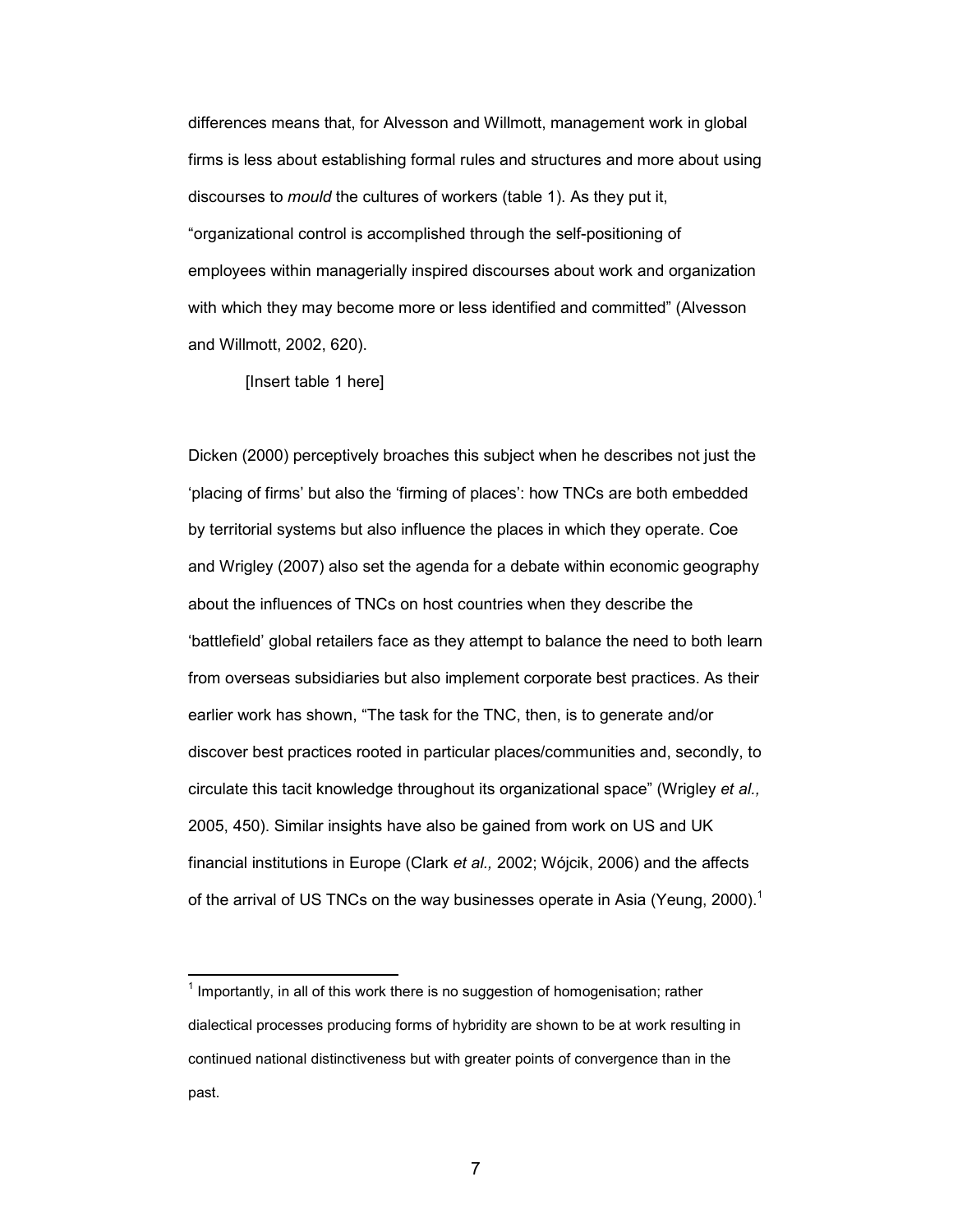There is, however, a tendency in existing literature to focus upon only the way institutional arrangement lead to change in the ownership and structuring of firms with less attention given to how the activities of TNCs effect change in cultures of work and the implications of any changes. The latter is an important consideration because the impacts of changes in cultures of work are equally significant as far as processes of 'Americanization' and convergence in institutional arrangements are concerned (Djelic, 1998). I, therefore, build on the insights of existing work on corporate culture (Trompenaars and Prud'homme, 2004) and management 'identity work' (Alvesson and Willmott, 2002) to suggest that theoretical understanding of the multiple forms of 'embeddedness' affecting TNCs (Hess, 2004) and the impacts of TNCs on host-countries can be advanced by considering the strategies used to deliberately change cultures and minimise the adaptations firms have to make in their international subsidiaries.

#### Transnational social space and the negotiation of change in cultures of work

Changes in cultures of work can themselves affect firm structures, something especially significant in relation to law firms because questions about the Americanization of legal services, the spread of adversarial legalism and resultant challenges to national professional regimes are of growing importance (Flood, 2007; Quack, 2007). As Morgan and Quack (2005) show, the arrival of US and English law firms in Germany and their 'transplanting' of Anglo-American, mega-law firm cultures did not lead to copycat strategies by German firms. However, it did lead to the emergence of a German style of corporate mega-law firm, revolutionising the German market which had long been dominated by small firms and lawyers that acted primarily as civil servants. This

8 (1992) 1994 (1994) 1995 (1995) 1996 (1996) 1997 (1998) 1998 (1998) 1998 (1998) 1998 (1998) 1998 (1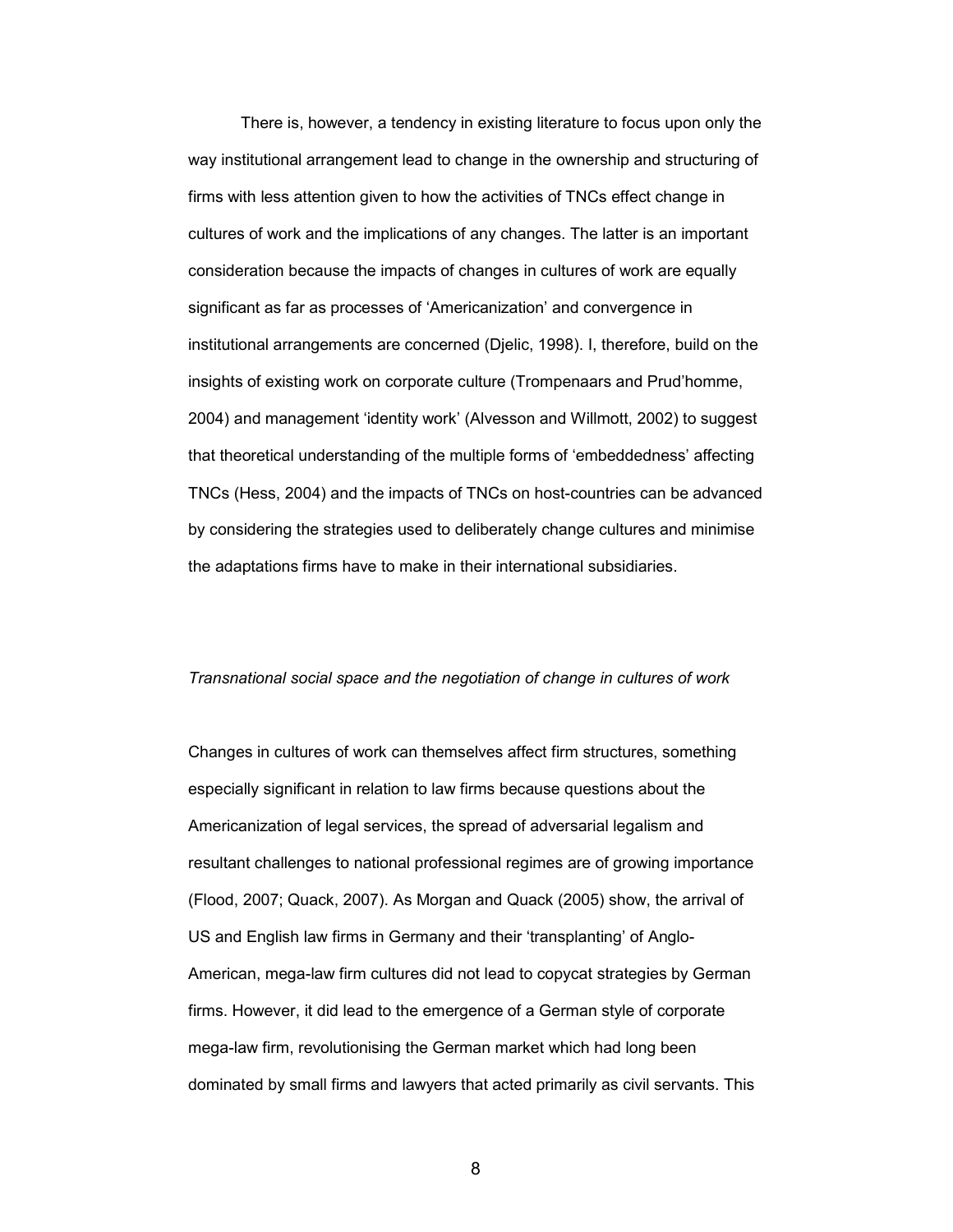model emerged as German lawyers responded to the threat of competition from US and English firms whose lawyers had completely different cultures of work (a preference for large firms with teams of specialised lawyers) and importantly completely different cultures of client service (lawyers as trusted advisors to business).

Exploring the way TNCs open up what Morgan (2001) describes as transnational social spaces to 'transplant' home-country cultures of work into overseas offices is the first step in better theorising the role of TNCs in processes of change. Global law firms, like most TNCs, employ locally trained, educated and 'acculturated' workers. Therefore, intra-firm spaces that help manage cultures using tools including communities of practice, expatriates, the enrolment of employees on MBA programmes and the use of management consultants' services are vital. Other strategies can also include selective recruitment (Welch and Welch, 2006) and the mentoring of existing employees by individuals 'avowed' to the firm's culture (Covaleski et al., 1998). Direct management work on identity is, however, perhaps the most critical part of the process of managing cultures. Surprisingly, though, there are few detailed empirical investigations of the nature of such management work and how it interacts with the strategies Morgan (2001) describes. The rest of the paper aims to help deal with this research lacuna

Following Alvesson and Willmott (2002, 625), management work "encompasses the more or less intentional effects of social practices upon processes of identity construction and reconstruction". Whilst it is often impossible to banish many of the institutional influences on workers that Gertler (2004) describes, management work can change workers' cognition, understandings and values, thus allowing cultures of work to be changed without creating fundamental conflicts between different understandings of how 'work' is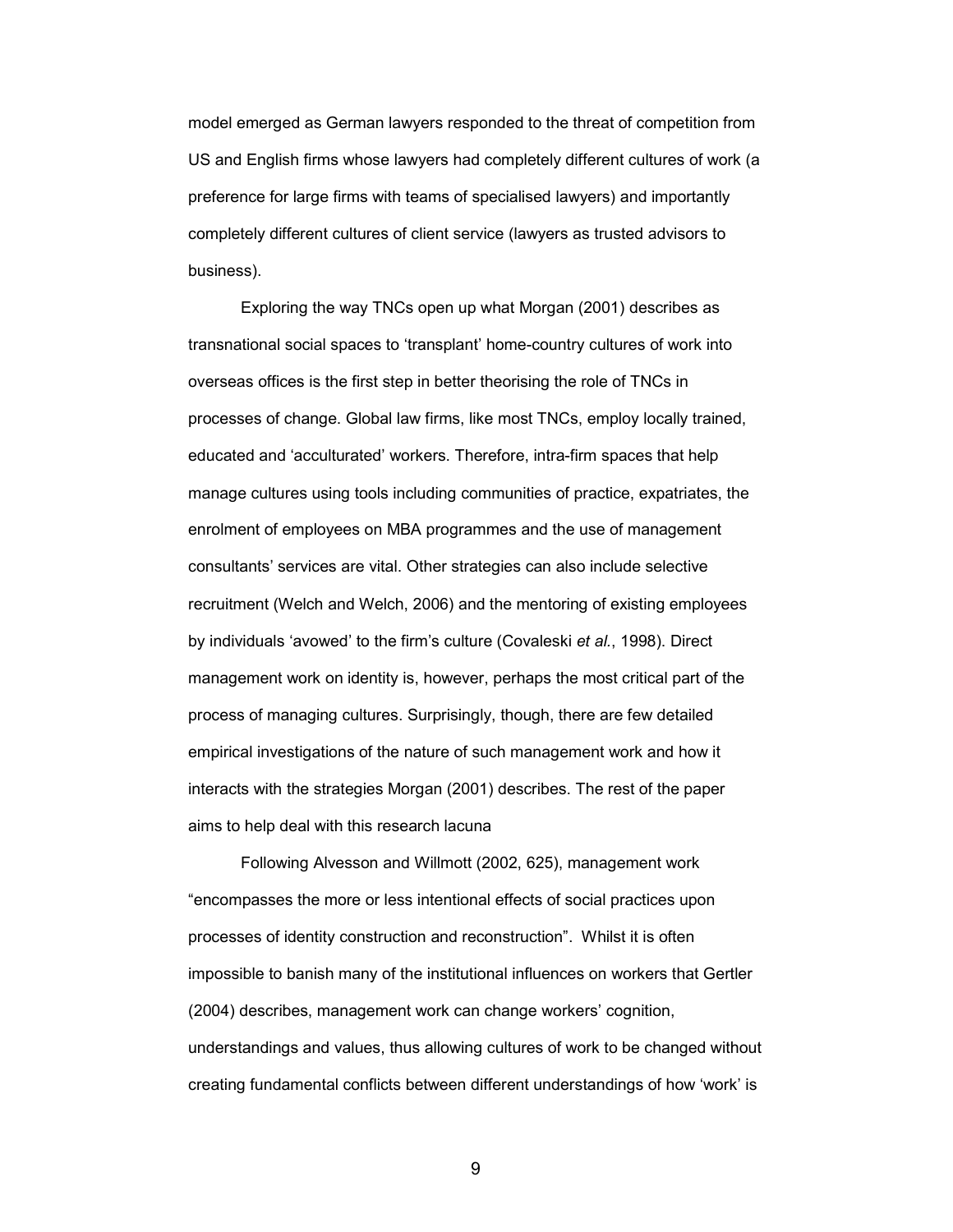defined. As Clark and Tracey (2004) suggest, this is because geographically heterogeneous social structures (institutions) might condition individuals' behaviours and cultures of work, but the influence of these structures gets reproduced over time as a result of multiple forms of agency and the strategic choice abilities of actors. Clark and Tracey draw on the work of Giddens (1984) on structuration and in particular Archer (2000) to explain this process. Archer identifies the actors involved in forms of 'cognitive' change by distinguishing between 'primary' agents who reproduce social conditions and 'corporate' agents who can influence and change conditions through their actions. In the context of national business cultures and systems this means it is important to understand how primary agents (workers usually) are influenced by national institutional contexts but also transnational social spaces opened up by the strategies of managers and even 'deviant' workers (corporate agents). The actions of corporate agents can lead to change in the cognitive frames and behaviours of primary agents when effective strategies are used to negotiate the adoption of new values.

It is these negotiations of new cultures of work that the rest of the paper examines. Analysis below of interview data relating to transnational law firms shows that the discursive strategies Alvesson and Willmott (2002) outline (table 1) are particularly important in the work of corporate agents acting as cultural entrepreneurs.<sup>2</sup> Influential partners act as corporate agents and seek to change lawyers' values take advantage of the fact that, as Streeck and Thelen (2005, 9) note, institutions and cultures are socially constructed and legitimised norms that are continually challenged as well as reinforced. However, as becomes clear, changing cultures is a "precarious and often contested process…Organizational

 2 The importance of discourse in changing social structures is something both Archer (2000) and Giddens (1984) allude to in their own work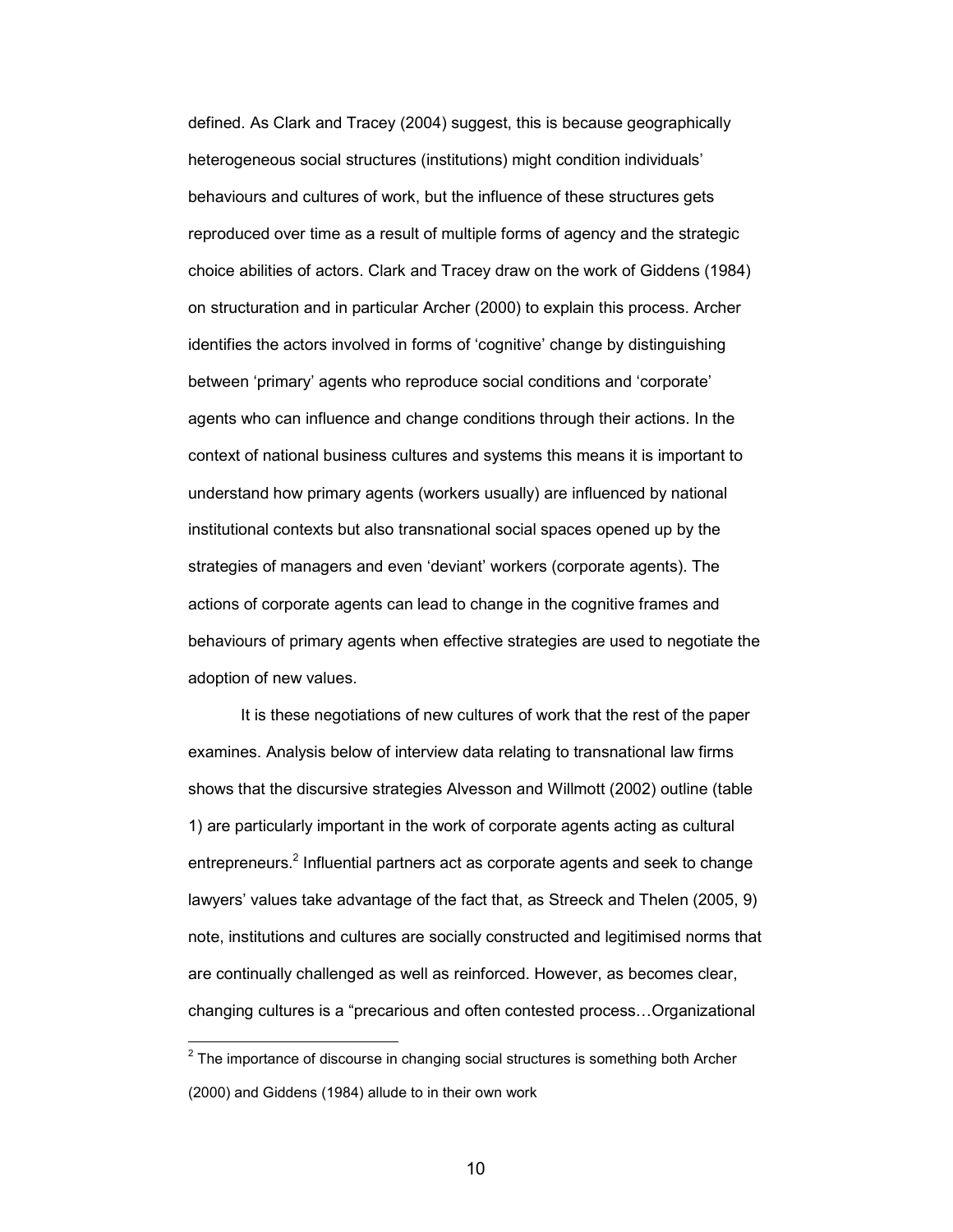members are not reducible to passive consumers of managerially designed and designated identities" (Alvesson and Willmott, 2002, 621). Cultural entrepreneurship and the management work of corporate agents is, therefore about producing negotiated reconciliations between what Jones (2003) calls macro- (firm-wide) and micro-cultural tropes (local variations).

#### 3) Transnational law firms and cultures of work

Transnational law firms have gained the title of the 'trade warriors' and the 'forward guard' or 'shock troops of capitalism', thus attracting increasing attention for economic geographers (Beaverstock, 2004; Faulconbridge, 2007a; Faulconbridge and Muzio 2007, 2008; Jones, 2005, 2007) and other social scientists (Morgan and Quack, 2005; Silver, 2007). Significantly, as Morgan (2001) explains, transnational law firms don't simply adapt to host-country contexts. Rather they also seeks to spread their home-country practices worldwide, something associated with the diffusion of an Anglo-American style of lawyering, initially to continental Europe and more recently to Asia (Economist, 1996; Faulconbridge, 2007a; Quack, 2007).

More detailed reviews of the aims and strategies of transnational law firms (table 2) are provided by Beaverstock (2004), Faulconbridge (2007a, 2007b) and Jones (2007). It is, however, worth revisiting discussions of the approaches firms have used to establish global presence because of their influence on how cultures of work are managed. As Beaverstock et al. (1999) describe, the process of globalization in the legal industry has led to the emergence of two types of firm. First, firms with a direct presence facilitated by the establishment of an office which is staffed by local and/or expatriate lawyers.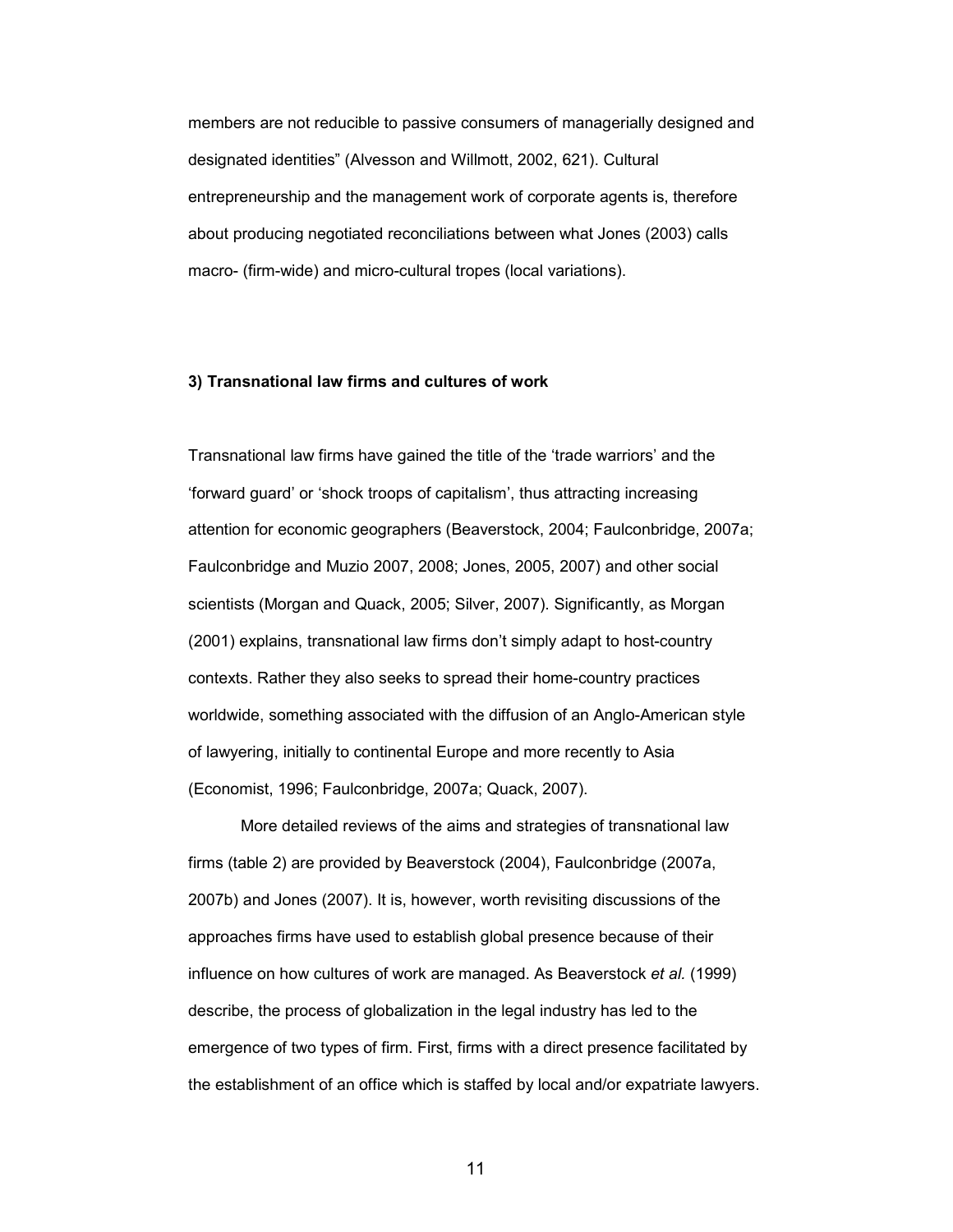Second, firms with indirect presence facilitated by membership of a legal network such as Interlex or through the establishment of a 'best friends' arrangement with 'local' law firms in overseas jurisdictions. The indirect strategy is perhaps the least popular strategy today with all of the firms listed in table 2 relying on direct presence. This is significant because lawyers in the overseas offices of the firms listed in table 2 are employed by a single transnational firm and, as such, should not have conflicting commitments to multiple organizations. It might, therefore, be expected that they would be devoted to the values of the firm they represent and, as a result, would be responsive to management work on culture. The very nature of 'work' in law firms, and the importance of the local lawyer and client, does however make such an assumption problematic.

[Insert table 2 here]

#### 'Work' in the transnational law firm

There are multiple influences upon the nature of work in transnational law firms and these also define cultures of work; the 'rules of the game' by which interactions between colleagues and clients are defined (Schoenberger, 1997). First, and perhaps most fundamentally, lawyers as well as law firms continue to be regulated at the national scale. Extensive work on the sociology of the professions has revealed that the national or regional institutional apparatus regulating professional work - professional associations and professional education - itself produces distinct cultures of practice (Broadbent et al., 1997;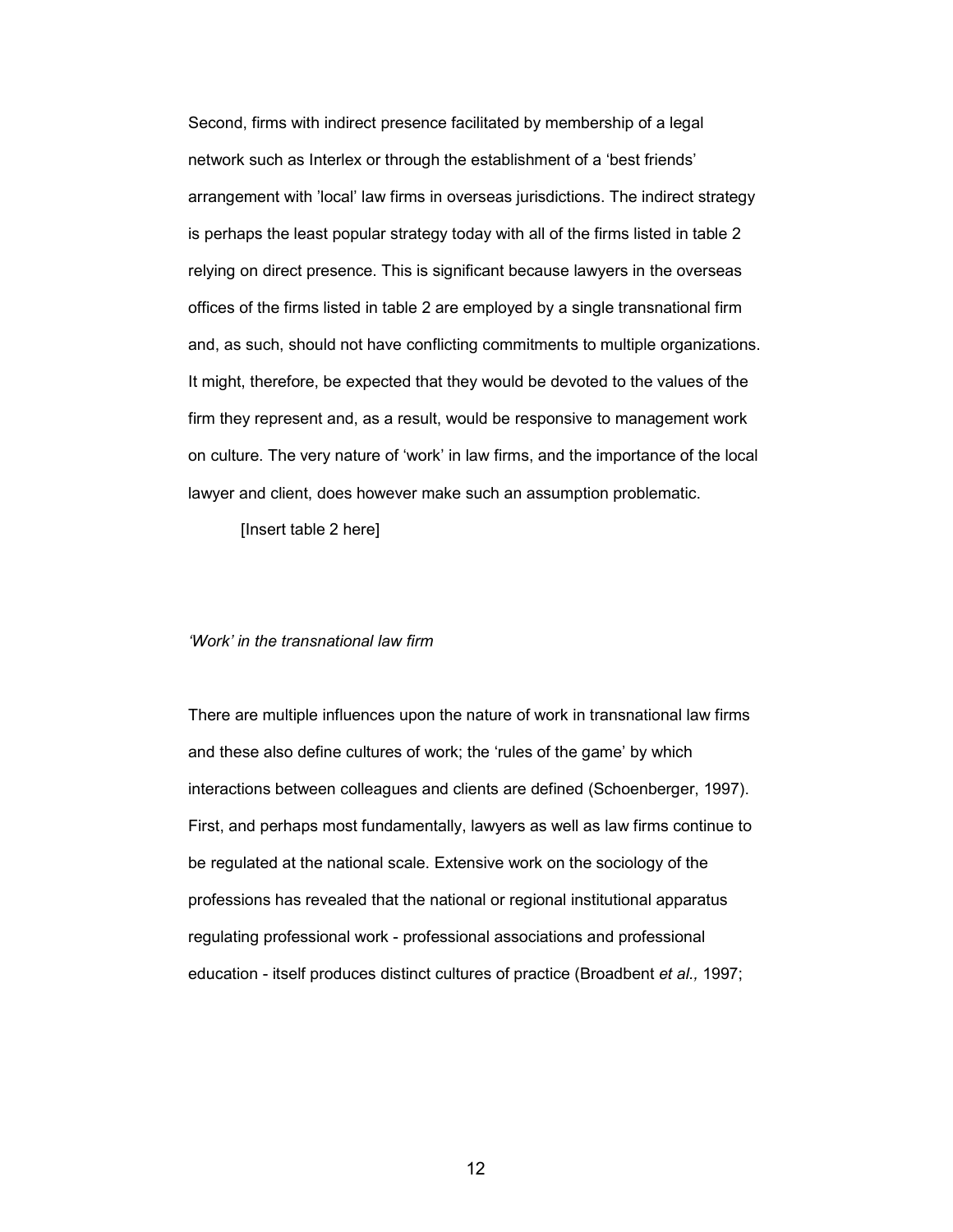MacDonald, 1995). <sup>3</sup> As Faulconbridge and Muzio (2007) describe, transnational law firms employing 'local' lawyers, therefore, encounter practitioners already socialised into particular cultures of work. Table 3 identifies some of the key values of lawyers and how they differ as a result of the influence of diverse national institutional backdrops. In line with existing work on labour geographies (Peck, 1996; Herod, 2001), this reveals the important forms of territorial and societal embeddedness that influence workers in TNCs and their cultures.

# [Insert table 3 here]

Second, the nature of work in transnational law firms is also defined by the peculiarities of providing legal advice. Here the tension alluded to in table 3 between those seeing themselves as independent advisors and those familiar with legal practice as teamwork is significant. As has been described elsewhere in relation to professional service firms (Alvesson, 2002; Faulconbridge and Muzio, 2008; Grabher, 2002), there is an increasing preponderance to the organization of work through 'temporary teams' that are formed to fulfil a client's requirements and then disbanded. In transnational law firms these teams are often cross-border in nature and require cooperation and collaboration between lawyers in several jurisdictions.

The main strategy transnational law firms have used to manage this need for teamwork is the practice group. As worldwide groupings practice groups act as an umbrella under which all lawyers with the same legal speciality sit. As Faulconbridge (2007a) describes, the aim of firms is to make practice groups cohesive and based on a common set of values. To this end, each

 3 Of course, as Gertler (2001) points out, variations can also exist at the sub-national level. This is particularly significant in the USA where New York legal cultures are different to cultures in other cities (e.g. Chicago or Los Angeles).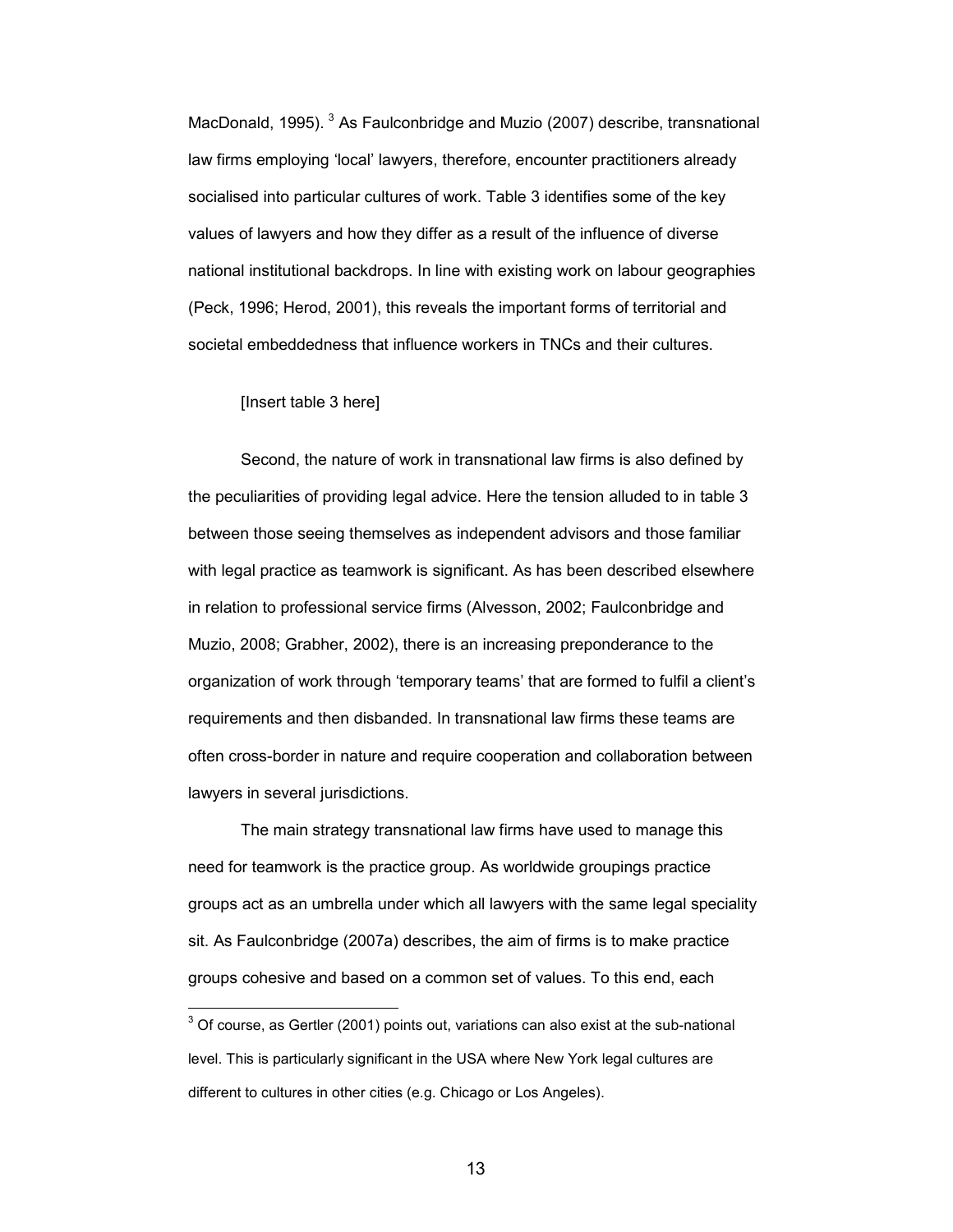practice group often has its own unique sub-culture. For example litigators, perhaps unsurprisingly, often display more ruthless attitudes to work and performance whereas corporate lawyers are more likely to engage in negotiation and debate, reflecting the norms of their legal work. Lawyers remain in the same practice group for long periods of time but have to work with international colleagues in the same and other practice groups when temporary teams are formed to fulfil the requirements of a transaction. For those less acquainted with such team-based approaches a difficult adjustment is needed, both in terms of getting used to teamwork itself but also in terms of the compromises needed to accommodate different modes of working when teams are made-up of lawyers from several countries.

Finally, thirdly, the nature of work in transnational law firms is also defined by the client. Lawyers in transnational firms are the 'trusted advisors' of business (Maister et al., 2002) increasingly fulfilling commercial rather than fiduciary roles (Hanlon, 1999). This means that client expectations inform cultures of work in two overlapping ways. First, and because of the importance of repeat business and the establishment of long-term relationships with large TNCs, a core group of often US and English firms define many of the norms of service delivery. The profits generated from relationship clients and the fact that these clients often use the services of all or several of the firm's offices means their expectations form the basis of firmwide cultures of work. Second, and in contrast, cultures of work in transnational law firms are also influenced by a constant search for new business in overseas markets. As a result, and countering the affects of US and UK relationship clients, cultures of work in offices are also influenced by local norms of legal work and service delivery. In order to make, for example, German or French clients feel comfortable using an English or US transnational firm the ability to also provide services in a local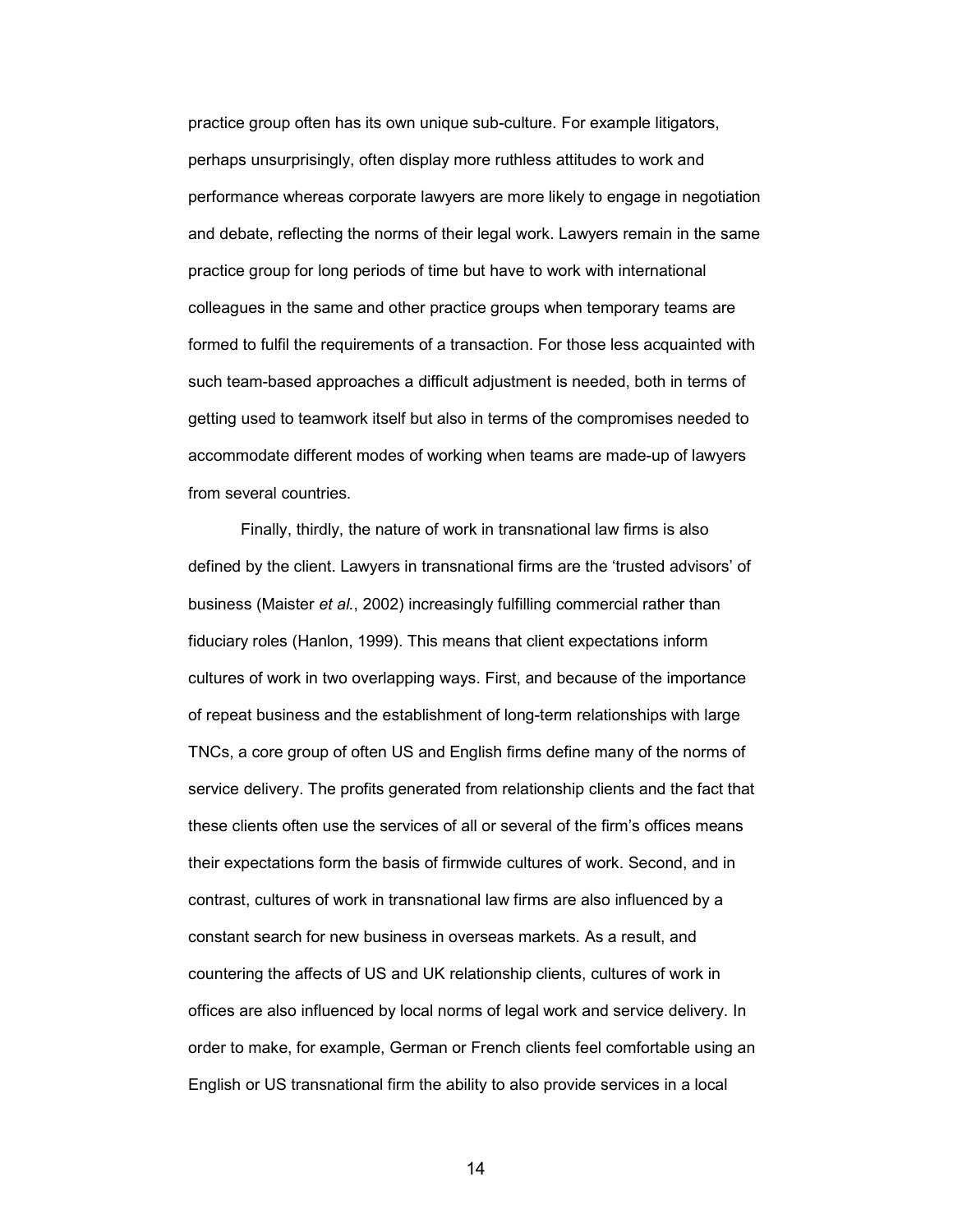manner is essential. This means firms search for a delicate balance between firmwide values and cultures of work (macro-cultural tropes) defined by relationship clients and local responsiveness and integration (micro-cultural tropes).

# Renegotiating 'work'

The renegotiation of cultures of work in transnational law firms is, therefore, a complex process defined by geographical variations in the meaning of work. The remainder of the paper explores the strategies of the partners involved in negotiations about cultures of work and considers how their strategies allow sensitivity to but also manipulation of the multiple influences on the way lawyers behave. This reveals the tensions that emerge between 'top down' management work and the 'bottom up' influences of both powerful local lawyers and clients. The compromises needed result in slow but subtle changes in how lawyers work in both the home-country and host-countries of transnational law firms. I explore these issues using data from interviews completed in late 2005 and early 2006 with 25 partners working in transnational law firms. The aim of these interviews, which were conducted in London and New York, was to examine the various types of management work employed by English and US transnational law firms to deal with the challenges of diverse cultures of work. As a result, charting English and US cultures of legal work, whilst important for identifying the values and norms the firm sought to reproduce, was only one of the aims of the interviews. Indeed, as has been widely noted (Jones, 2003; Trompenaars and Prud'homme, 2004), studying 'cultures' is an immensely difficult task and it often more fruitful to examine the management work used to regulate the affects of differences in cultures than it is to study 'cultures' in isolation as independent

<u>15 ann an t-Iomraid ann an 15 an t-Iomraid ann an 15 an t-Iomraid ann an 15 an t-Iomraid ann an 15 an t-Iomrai</u>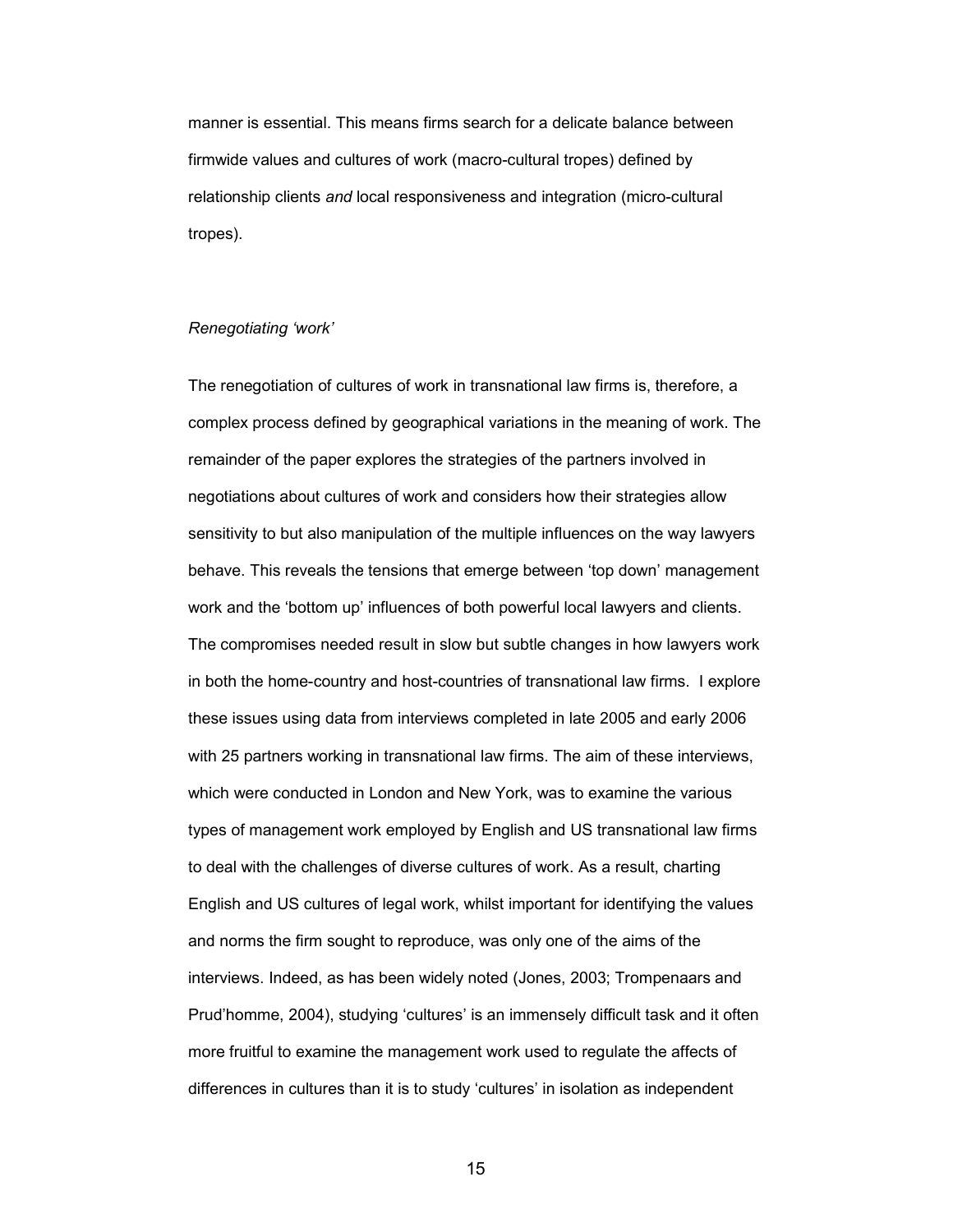entities. Most importantly, then, interviews sought to reveal the experiences of managing partners and other influential players in relation to strategies for managing cultures of work and their affects in different legal jurisdictions. Interviews with individuals holding such influential positions were conducted in six of the firms listed in table 2 (two English and four US firms) with interviews also completed with partners holding non-managerial positions in three of these firms. Those interviewed had experience of working and managing cultures of work in the USA (for English firms), England (for US firms), Germany and Hong Kong.

All interviews with the exception of two were recorded and transcribed. Data was used to allow a grounded theory approach to theory building to be with recurrent themes and processes identified in interview data. Themes and processes were then further explored using secondary data, primarily in the form of reports from the legal press (e.g. The Lawyer; New York Lawyer). It is, therefore, important to acknowledge that the following discussion does not claim to provide a comprehensive analysis of differences in cultures of work per se. Rather, the aim is to explore the processes of management work and how these respond to and are affected by the diverse cultures that exist in transnational law firms.

#### 4) Spatial heterogeneity in legal cultures of work

Table 4 provides two examples of how the challenges posed by heterogeneous cultures of work can affect firms financially and in terms of reputation. It also points towards the strategies used to solve these conundrums. As the data shows, there is no one-way (home-country outwards), linear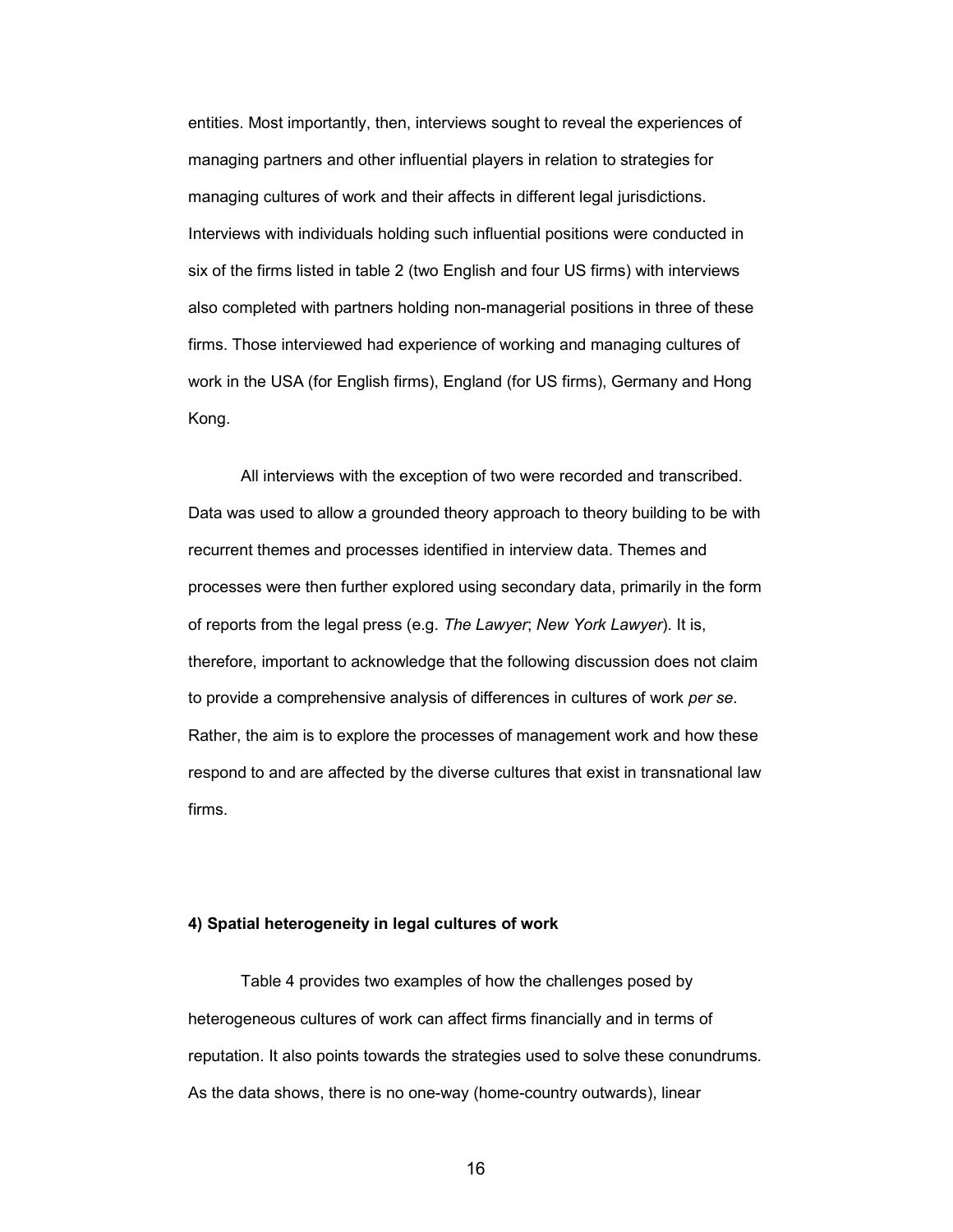rationality in the way changes in cultures of work are negotiated because of the complex forces defining different parts of work cultures. As a result, the work of influential partners in law firms is defined by the outcomes of the months or even years of careful work designed to identify the most appropriate strategy to minimise cultural difference and invoke changes in culture in each office. The starting point for understanding the strategies used is to consider how firms seek to minimise the emergence of cultural differences in the first place.

[Insert table 4 here]

#### Selective recruitment and promotion

A key strategy adopted by transnational law firms in their attempts to manage cultures of work is selective recruitment when opening or expanding offices (Morgan and Quack, 2005). This usually means either: (a) merging with a firm with experience of working overseas and which is populated by lawyers who are sympathetic to Anglo-American practices; and/or (b) recruiting lawyers that have educational or work experience in the UK or USA. Examining the latter strategy in detail reveals why such careful recruitment is important for firms trying to manage cultures of work and develops existing understanding of this corporate tactic.

In Clifford Chance's Tokyo office only one partner does not have a degree-level qualification from outside of Japan.<sup>4</sup> The most common qualification is an English or American law degree or MBA. This reflects the trend Yeung (2000) noted in the Asian context with managers with Western experience

 4 Data collected from Clifford Chance's website (www.cliffordchance.com) in September 2007.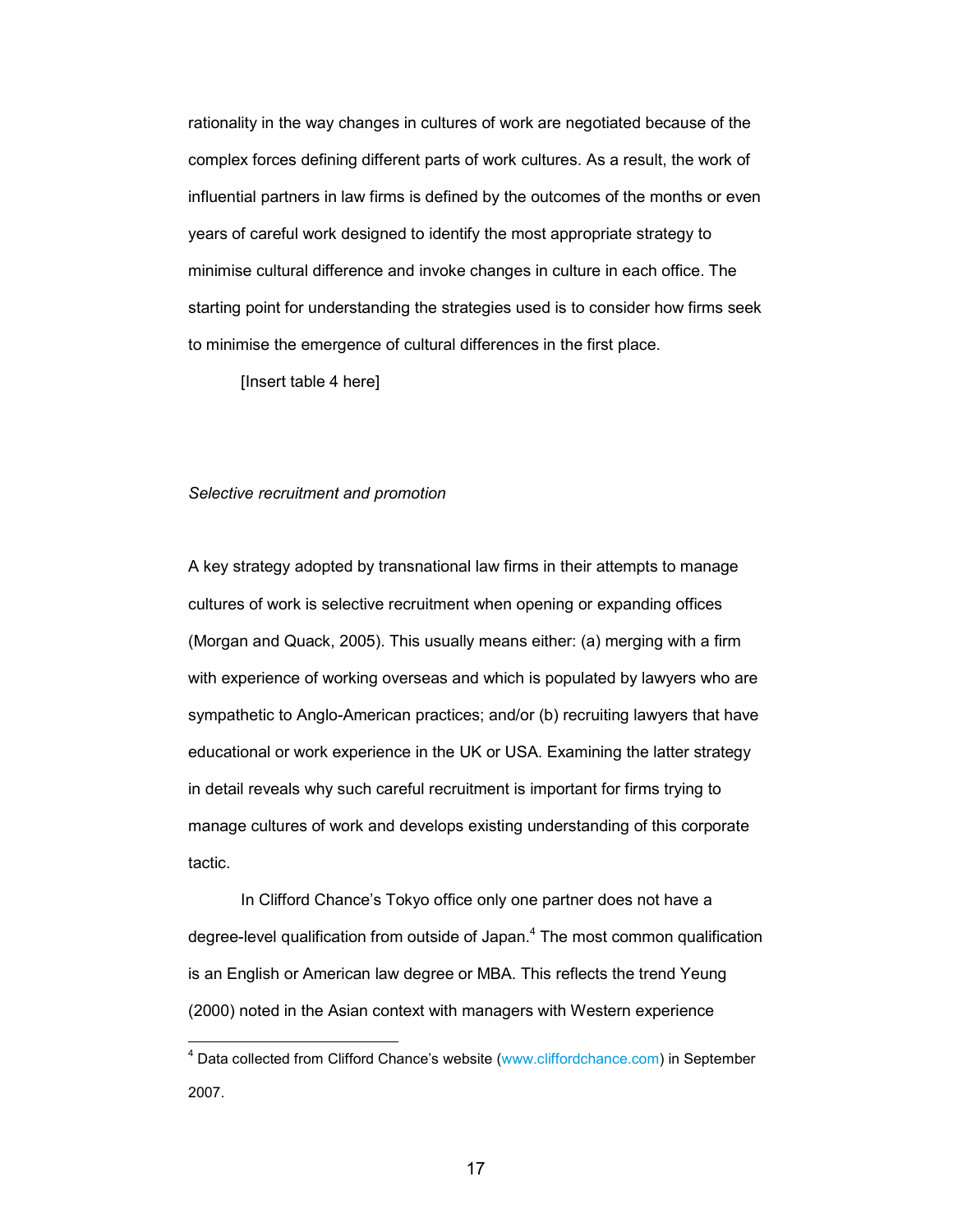influencing transitions in business systems. One partner described the effect of such careful recruitment strategies in the following terms:

"And the lawyers that I've dealt with a lot in Europe, it's very easy to get on with them and they're probably more like minded that I'm used to when working with overseas lawyers, I guess it's because the culture is the same…I suppose we're particularly careful in whom we pick and a lot of them are more international that those I've come across before, they've come to [US firm x] because they've worked in America" (7, managing partner US firm London).

The hope is that selectively recruited lawyers will have had their cognitive frames changed by their socialising experience overseas. In effect, recruiting lawyers with experience of Anglo-American education is seen as a way of shortcircuiting and reducing the strength of institutionalised norms of work, ensuring individuals are already familiar with the principles of teamwork and are aware of Anglo-American clients' expectations. As a result, all recruitment in transnational law firms is culturally selective. As the partner quoted above described:

"Anybody coming into the practice is seen by a lot of people…And they might come in for half a day and have a whole series of half hour slots and they'll see people one after another…And part of what they'd be looking for, because they would see lawyers who wouldn't necessarily be in the same practice area so it's not going to be a technical examination, it's largely to see if they fit culturally"

Indeed, the Lawyer (2006a) noted how Clifford Chance was preparing for the much-expected deregulation of the Chinese market by targeting so-called 'sea turtles' or 'hai gui' – Chinese nationals who have or are currently working outside of China and are looking for an opportunity to return home. In the words of the firm's Asian Managing Partner, this strategy is a response to the fact that "While clients recognise the strengths of the domestic law firms, they've expressed a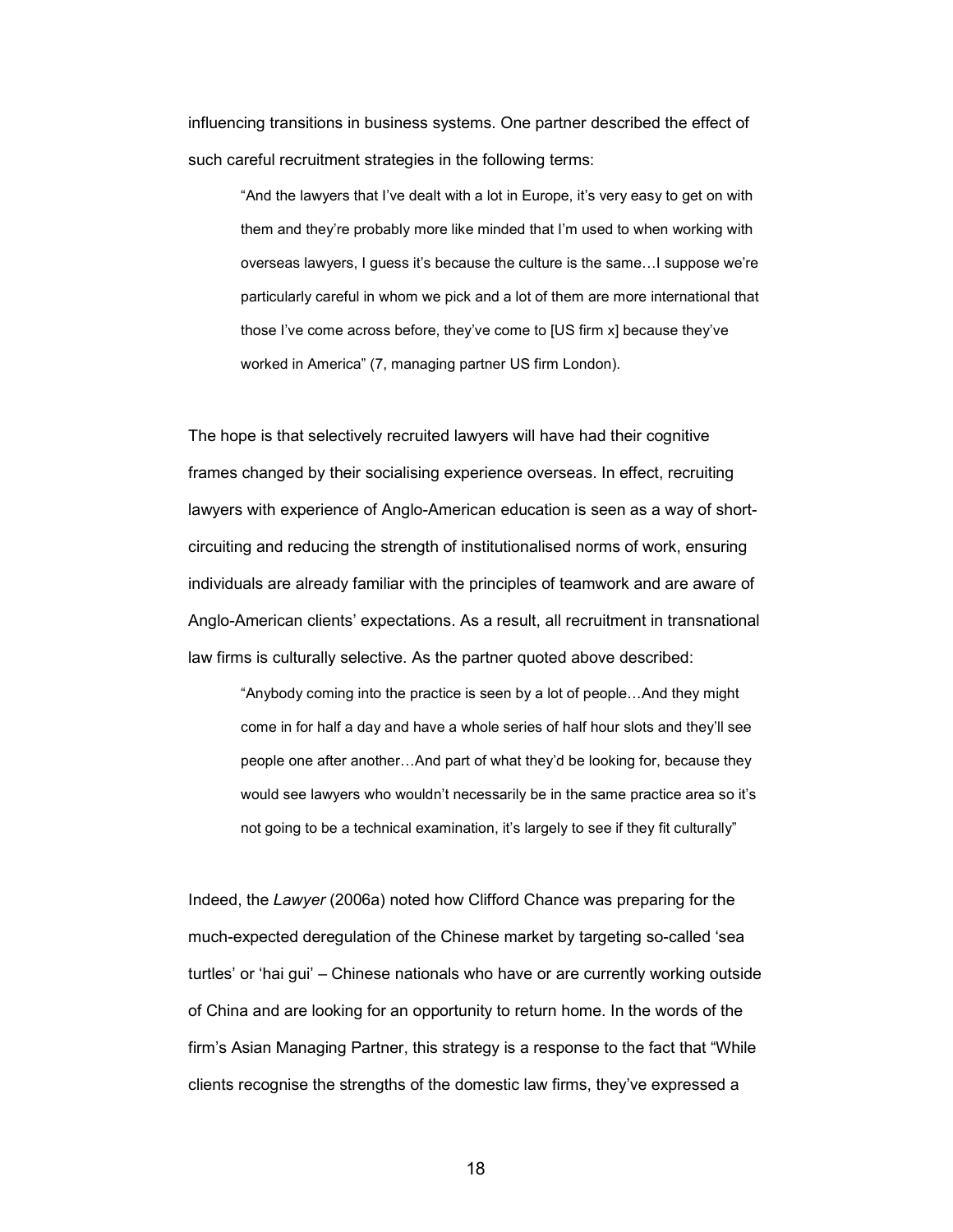view to us that what they really look for is to have an international law firm that knows them far better" (quoted in The Lawyer, 2006a). Meanwhile Freshfields Bruckhaus Deringer, formed through the merger of an English and German firm, has joint senior partners, one from England and one from Germany. Significantly the German senior partner is based jointly in London and Frankfurt and studied at a German law school before going to the Wharton School of the University of Pennsylvania.

By employing lawyers with educational experience in England or the USA transnational law firms do not hope to achieve the production of a homecountry clone. Rather a layering process takes place with lawyers being accustomed and more sympathetic to US and English styles of practice. This means their cultures of work are influenced by a mix of home- and host-country norms and it is easier, as one interviewee put it, "to bring them up as an [firm x] Germany lawyer" (21). Recruiting individuals with experience in England or the USA also means responses to in-house training and expatriate management work on identity are likely to be more positive than individuals without such experience. Indeed, the response of new recruits to such management work on identity often determines an individual's career trajectory. Demonstrating commitment to the 'preferred' values and cultures of the practice-group and firm is often one of the promotion criteria in law firms. Those junior lawyers with experience in England or the USA often find it easier to adjust to such values and, as a result, are often able to gain the support needed from partners worldwide to achieve promotion to the level of senior associate or partner.<sup>5</sup> As one partner described this state of affairs:

ta 1986 - Andrea Stadt British Stadt British Stadt British Stadt British Stadt British Stadt British Stadt Br

 5 Promotion in law firms for junior lawyers is normally granted by an all-partner vote or by a committee of partners from throughout the firm. This means it is necessary for an individual to get the support of partners both in the country they work but also overseas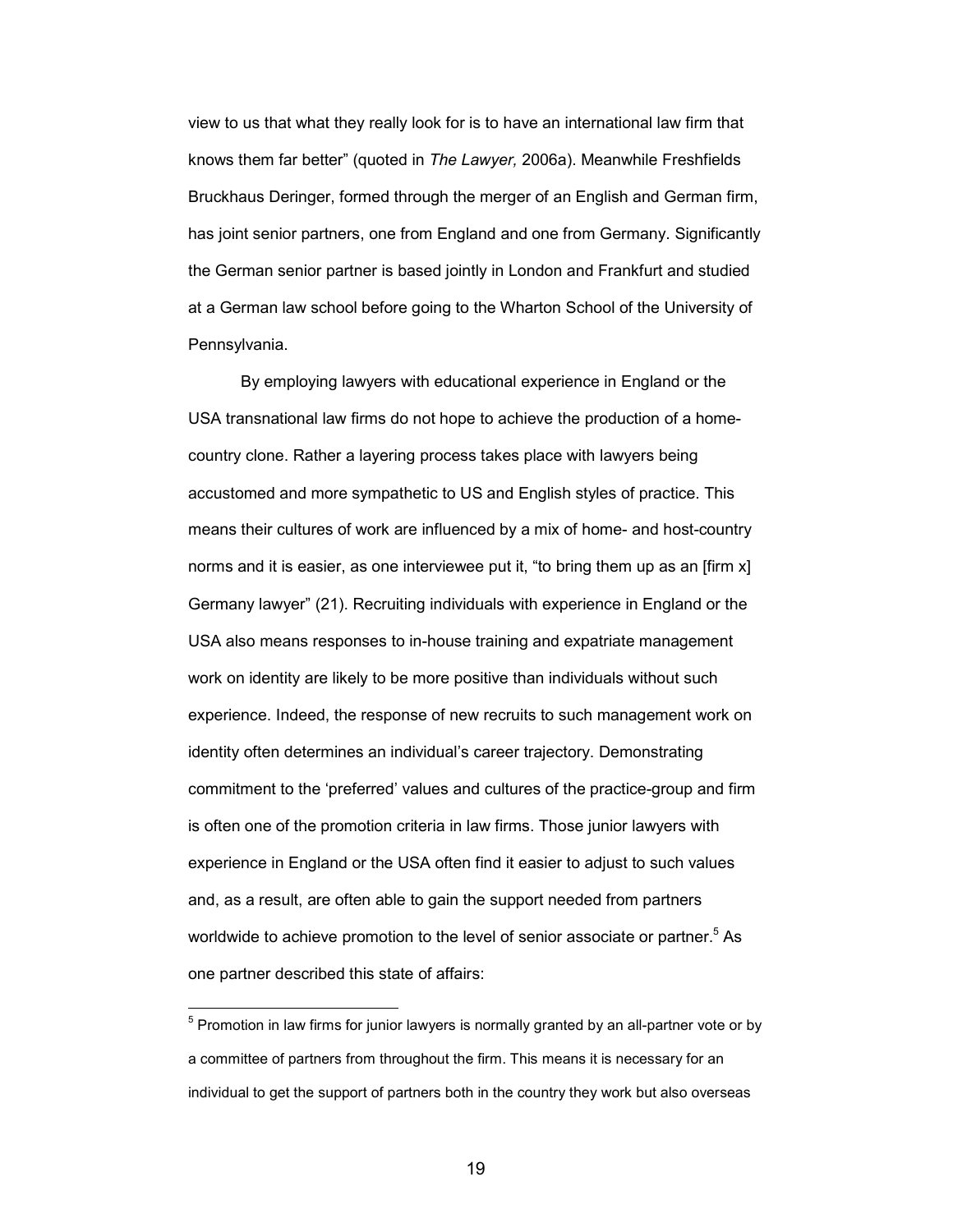"if you want to control quality and make sure you're offering to the World a unique 'this is us' there has to be certain standards everyone adheres to. And that's attained through the partnership process. If you don't make those standards then you don't get in" (1, partner, US firm in London).

Of course, selective recruitment and subsequent training is not possible in all cases and even when implemented does not eliminate cultural difference. Consequently additional strategies, primarily relying on management work on identity by incumbent partners are vital.

# 5) Management work and the negotiation of change in identity and cultures

As Lazega (2001) describes, it is an influential cadre of senior and managing partners, famed for their ability to generate work and respected because of their technical skills, that are centrally involved in producing and renegotiating cultures of work. These individuals use their respect to gain election to senior 'managerial' positions and as corporate agents (Archer, 2000) carefully examine all of the influences described above on cultures of work (national institutional contexts, the role and nature of teamwork and client expectations) and the way these interact with and determine responses to any attempts to reproduce home-country norms. They then use this knowledge to develop strategies that have the potential to change the norms and values of lawyers overseas but also, on occasions, in the home-country of the firms.

and most importantly in the home-country of the firm, which is often over-represented on such committees.

-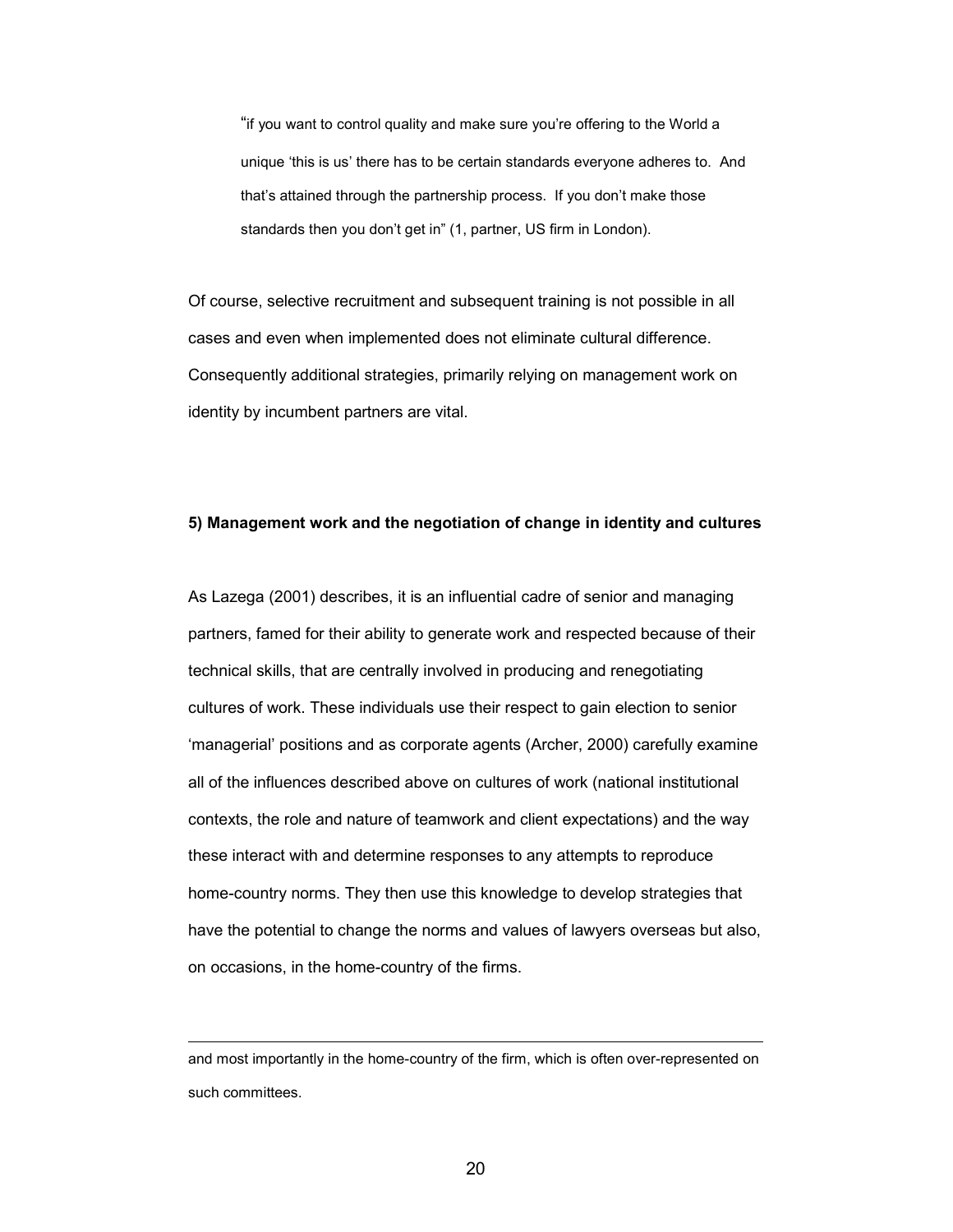#### **Expatriates**

As the seminal study of Edström and Galbraith (1977) highlights, expatriates can both socialize local managers into the values of the firm and provide information to headquarters about the challenges and opportunities faced when attempting to align subsidiaries with worldwide strategies. Beaverstock (2004) also notes that expatriates act as vectors for knowledge and the transfer of corporate best practices in law firms through transnational knowledge communities. Interviews completed as part of this study confirmed these suggestions. I explore the role of the 'management intelligence' expatriates can provide other partners in the section on partner negotiations below. Here I focus upon the crucial role of expatriates as they actively attempt to change the understanding and outlook of lawyers in relation to cultures of work. This reveals further insights into how expatriates form one part of a multifaceted process of discursive management of cultures of work

Expatriation strategies usually operate at the practice-group level with expatriates working in the same practice group regardless of which overseas office they temporarily dwell within. The aim is to create the connections and integration needed to allow lawyers to work as one seamless, culturally aligned team. This means expatriates reproduce the peculiar cultures of their practice group. However as Beaverstock (2002) shows, expatriates do not simply reproduce the cultures of the practice group in the office in which they temporary reside. Expatriates rarely become assimilated into the local communities they become temporary members of, instead acting as bridging agents devoted to the firm's values but also cognisant of local norms. This means they play a vital role in management work on cultures because, as one expatriate managing partner charged with establishing an overseas office commented: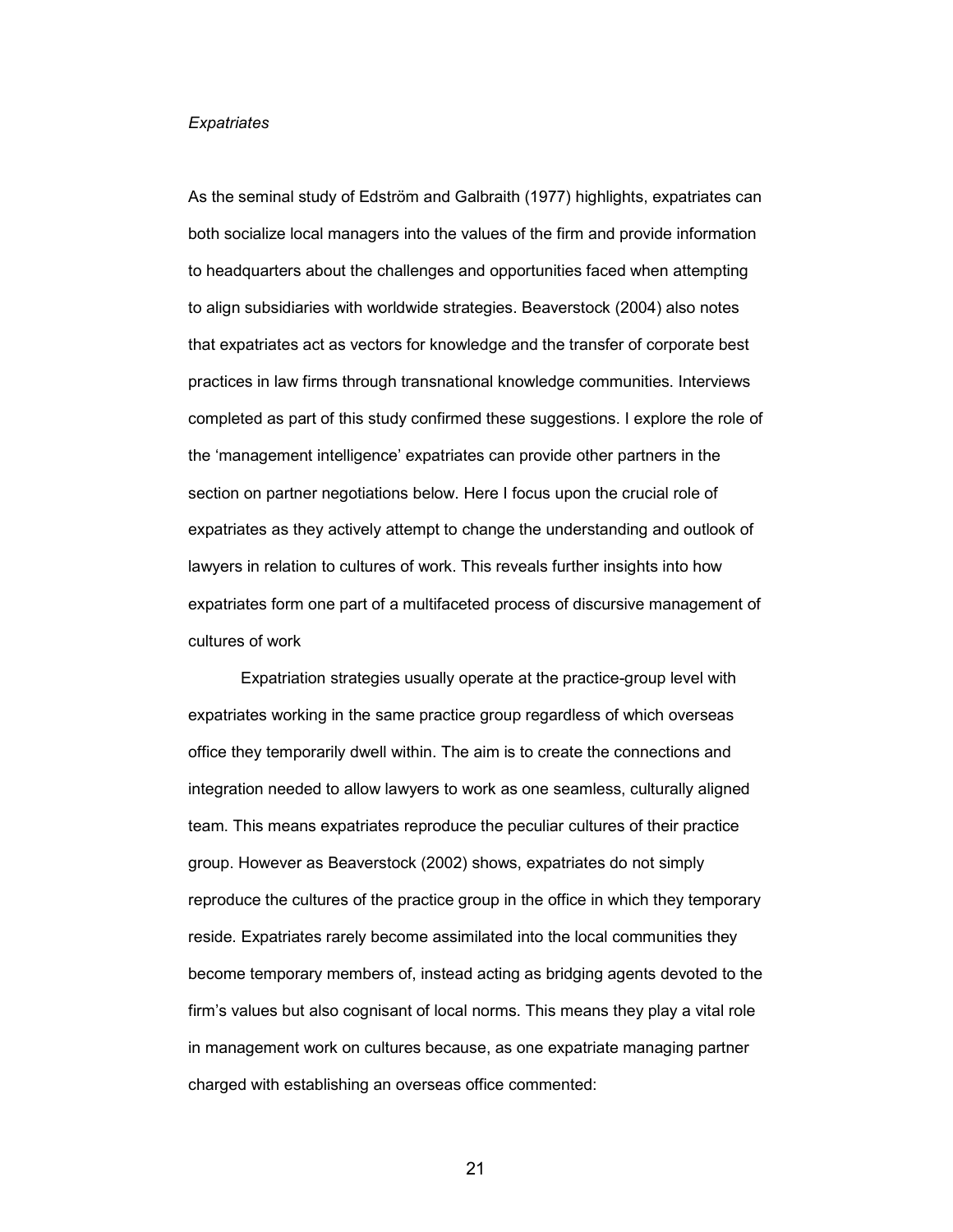"So, why a middle age Brit, first of all in Germany and then in New York?...both the cases of Germany and the US it was a strategic decision and we took the view that they were very important markets for us as an evolving global organization but they were not markets, for a variety of reasons including business cultural reasons, where it would be easy for us to grow… for that purpose you need a lot of cultural glue or you end up having a very different culture of the business" (21, English Managing Partner of New York Office of English Firm).

Expatriates can help produce, then, what Covaleski et al. (1998) would call an 'avowed' lawyer. As role models and through the training they offer new recruits and the peer-pressure they exert of local partners who might behave in a manner contrary to the principal home-country norms of the firm, expatriates can change the perspectives of overseas workers. Of course, this is a delicate balancing act and the aim is not to homogenise cultures of work worldwide. So when expatriates use the demands of home-country relationship clients to encourage lawyers to change their ways of working there are inevitable rebuttals from local lawyers who highlight the importance of also serving local clients in a manner to which they are accustomed. Developing knowledge of the nature of such rebuttals and identifying ways to negotiate around them is all part of the role of an expatriate. Indeed, eradicating all traces of local culture was widely recognised by interviewees to be counter-productive. As the English expatriate managing partner went on to say about the socialisation process:

"It's very difficult to do it and there are blatant examples of failure, but our clear view is that to really be an effective multi-jurisdictional organization…you've got to be a deeply rooted local Dutch firm, Belgium firm, Luxembourg firm or wherever it is. But you've also got to have a set of values, a set of priorities, set of objectives, set of shared values and strategy for the firm that binds you

<u>22</u>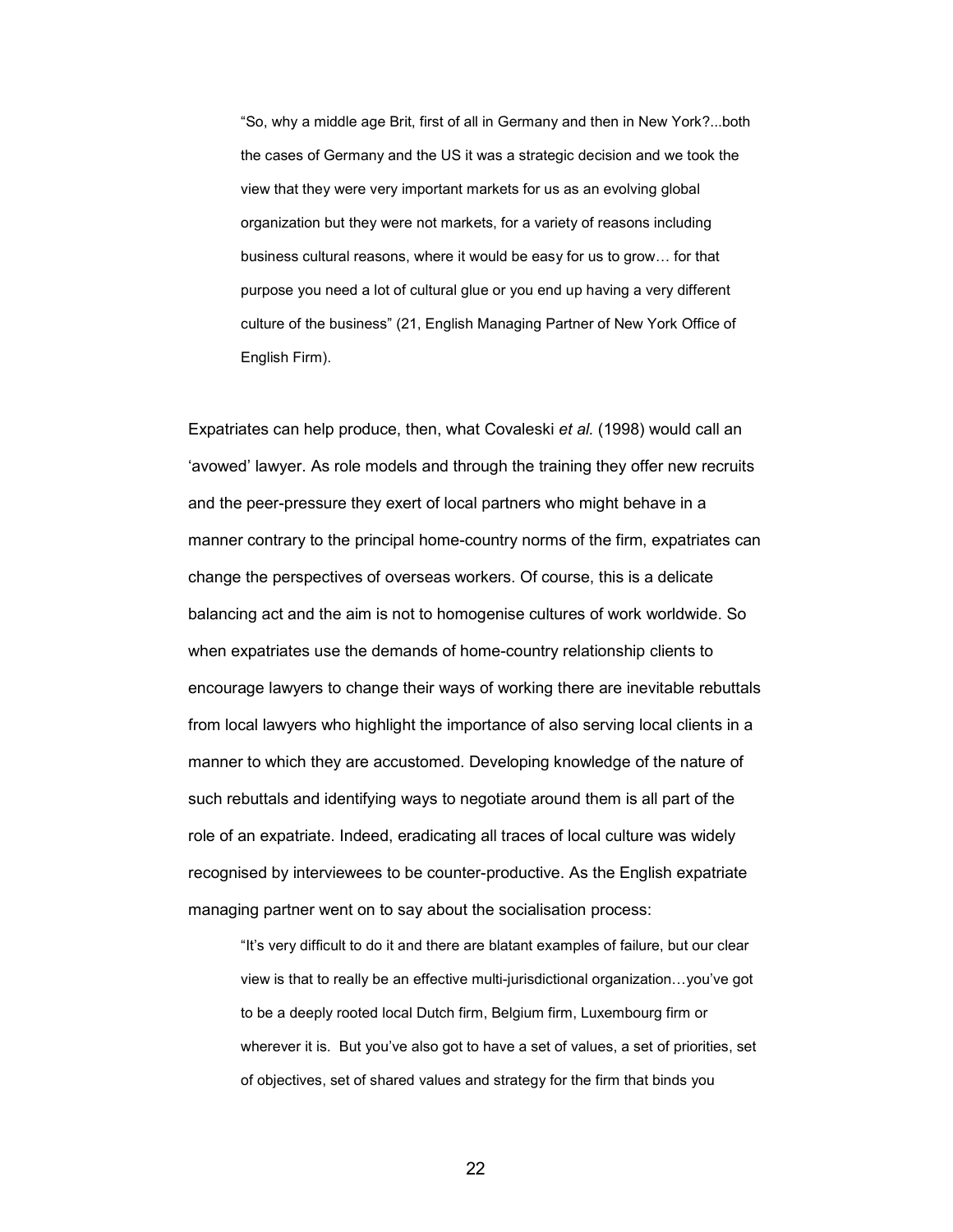together…You have to have a strong homogonous culture for the firm itself, and that's very often in quite subtle ways, its more about values, how you do things and that doesn't happen by accident you have to work at that".

As a result, the management work of expatriates' results in subtle changes in values as individuals become more committed to serving the firm and fitting with its norms but in their own personal way. This outcome mirrors the ideas of Delmestri (2006) who has shown that when workers are socialised into the culture of the firm by expatriates they often develop multiple identities that reflect both the institutionalised norms of their place of education and training but also the values of the firm. The latter often become dominant with the former 'repressed' by the individual as a display of commitment. This does not mean, though, that the former disappear. Hence there is never a homogenisation process in terms of cultures of work.

Expatriates, as agents able to actively engage in identity work but also develop management intelligence of cultural differences, tend to be used in two situations in transnational law firms. First, when 'cultural' challenges are significant and pose a threat to the effective operation of the firm. Second, during the first years of new offices, the assumption being that more established offices having a number of trusted, socialised indigenous leaders. For example, Clifford Chance has only three expatriates in its well-established thirty-four partner strong Paris office but six expatriates in its relatively new thirteen strong Tokyo office.<sup>6</sup> Meanwhile David Childs, the worldwide managing partner of Clifford Chance, relocated to New York in 2005 to 'steady the ship' and drive the somewhat drawn-out transition of the office into the Clifford Chance culture after

<u>23 and 23</u>

 6 Data collected from Clifford Chance's website (www.cliffordchance.com) in September 2007.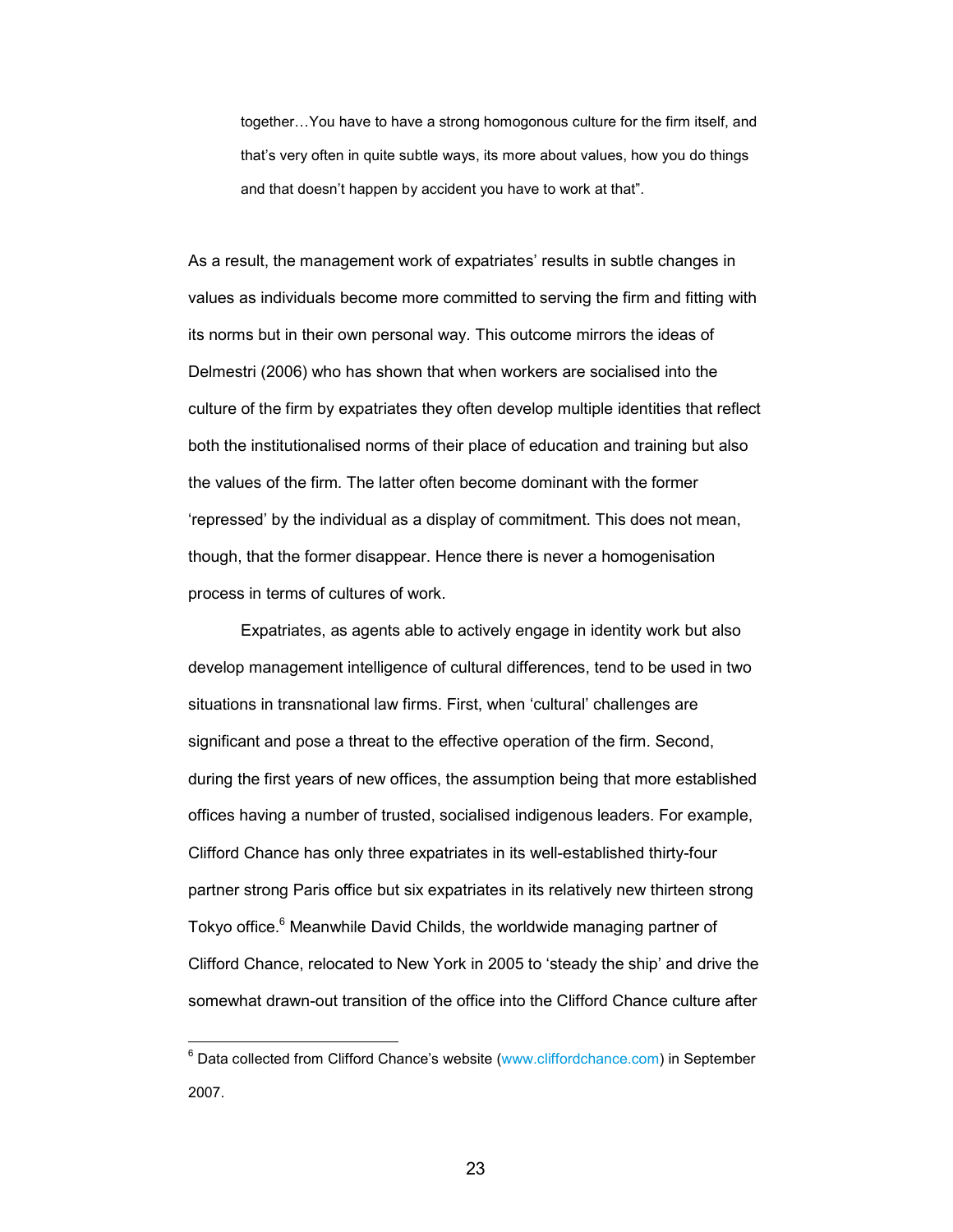the firm's 2001 merger with Roger Wells (FT, 2005). In addition, in such situations expatriates are also complemented by careful partner negotiations, the role of which is reviewed below.

#### Partner negotiations

In collaboration with expatriate partners, the most influential individuals in transnational law firms – the senior partner, practice-group leaders, and managing partners –have a central role in the management of cultures of work. As part of their frequent business travel to visit overseas offices (see Faulconbridge and Beaverstock, 2008) and through speeches at all-partner conferences, memos to partners and video-conferences these individuals use their influence to further align the values and understandings of lawyers in overseas offices with those of 'the firm'. Interestingly these influential individuals are not always from the home-country of the firm. However, only those who display allegiance to the firm's core values usually fill senior positions.

In addition to personal influence and status in the firm, various other resources are also used in negotiations to change the perspectives and norms of lawyers. The need to recruit US and English multinationals as clients provides one example of how such resources are used by senior and managing partners. All lawyers working for the firms listed in table 2 are expected to be acutely aware of the 'trusted advisor' role they fulfil and, as one managing partner described the use of clients as a resource for changing cultures:

It's [the way we work] defined by the client in terms of their expectations. And businesses with the highest expectations and the most onerous requirements tends to be US businesses investing in Europe because they have a high level of expectation and a high level of sophistication in the way they use the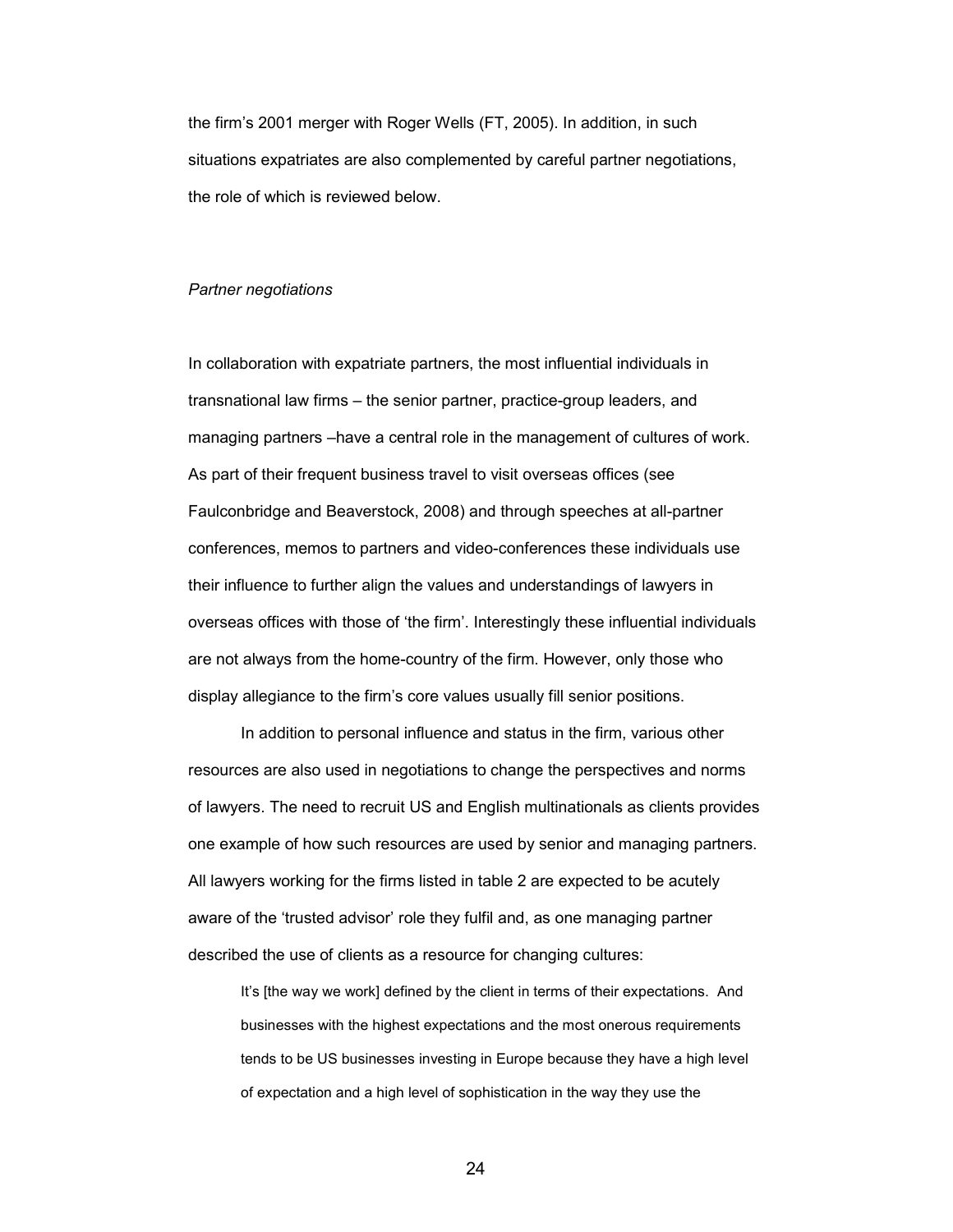law…And so we tend to have developed our systems around the expectations and requirements of US businesses" (2, Managing Partner, London office of English firm).

Senior and managing partners will build, then, discursive strategies designed to convince lawyers of the legitimacy of home-country 'firm' model by drawing on relationship clients' demands. Tactics related to this include, for example, highlighting the potential for competitors to steal clients who feel they are not receiving the service they are accustomed to. This mirrors, then, Alvesson and Willmott's (2002) description of 'management work' based on discourses (table 1). Influential partners' tactics define preferred identities and position problematically the identity of lawyers displaying disliked cultures of work (parts one, two and six, of table 1). Ultimately, such an approach is important because, as one managing partner noted:

"The trick when you've got scale is to try and develop a broadly similar view and a consensus around the specifics of the strategic direction of the firm. And it does mean an acceptance by partners of some reduction in their autonomy for the sake of performing and implementing [home-country] strategy" (2).

This approach and the consensus it produces is powerful because, as both Archer (2000) and Giddens (1984) recognise, language and discourse are mechanisms associated with the reproduction of social values and norms. Of course, this does not mean that partners in offices outside of the USA and England do not resist such change. As noted above, 'local' lawyers will engage in their own propaganda war to try and change perspectives about the appropriateness of their culture of work. Evidence of the success of this can be found in the resigned comments of the managing partner quoted above who went onto suggest, "German businesses have different expectations and

<u>25 and 25 and 26 and 26 and 26 and 26 and 26 and 26 and 26 and 26 and 26 and 26 and 26 and 26 and 26 and 26 and 26 and 26 and 26 and 26 and 26 and 26 and 26 and 26 and 26 and 27 and 27 and 27 and 27 and 27 and 27 and 27 a</u>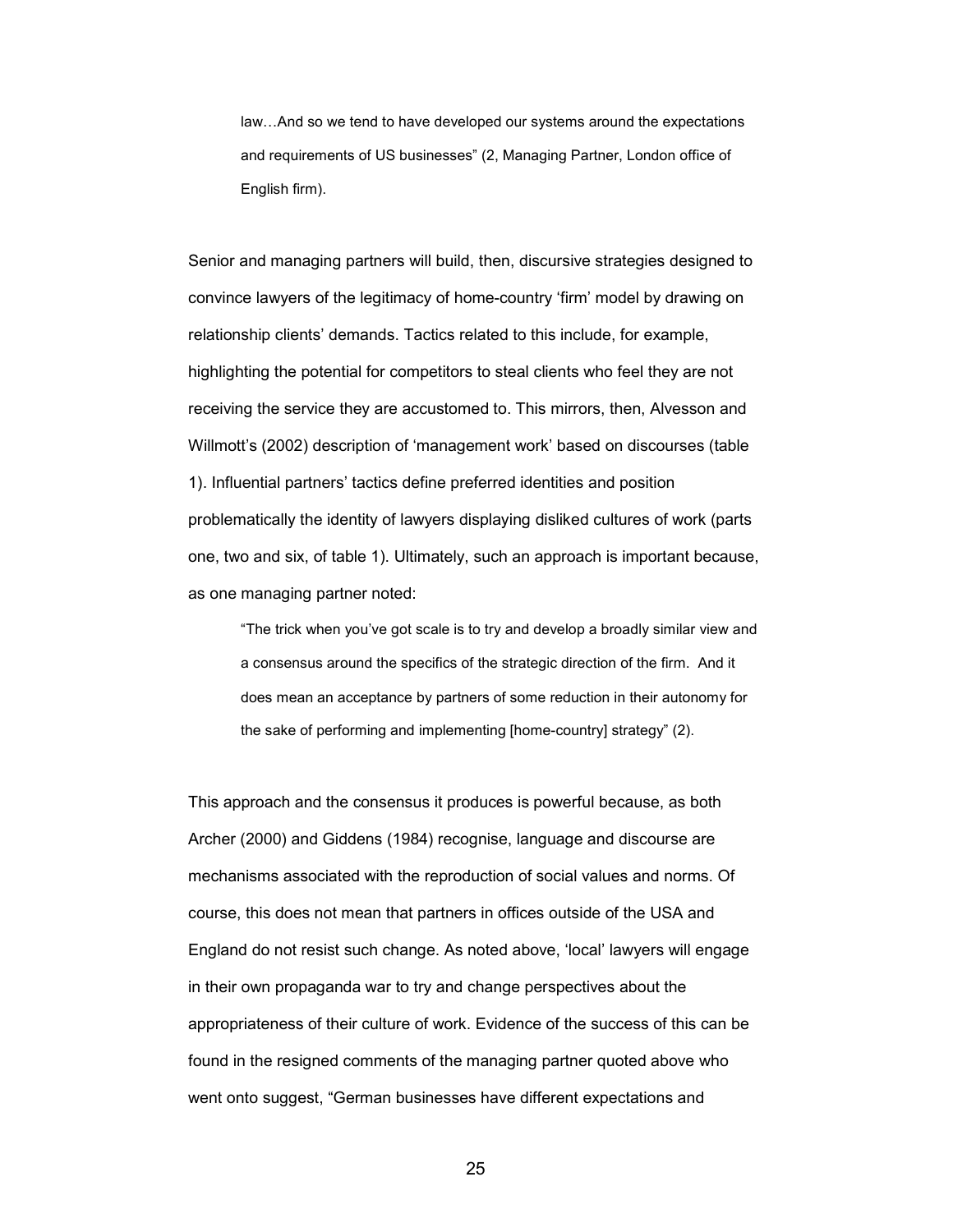standards and also a different attitude and appreciation of the advice and service they're being given…And that's incredibly important because there are many businesses in Europe that don't appreciate the American style".

Hence we do not see the intact transfer of practices from country-tocountry. Instead, compromise leads to evolutions in the perspectives of lawyers, not necessarily so that they wholeheartedly accept the practices and associated cultures emerging from the home-country of the firm, but so that layered change can occur and new, often hybrid forms of practice emerge. Therefore such change is not predictable and negotiations can fail or lead to unexpected outcomes. This mirrors the ideas presented in table 4 and it is worth investigating in more detail one of the changes described. To do this I draw on insights from interviews as well as reports in The Lawyer (1999, 2004, 2005), Financial Times (2005) and the New York Law Journal (2005) to unpick the management work associated with changes in remuneration cultures in one transnational law firm.

#### Renegotiating cultures of remuneration

For one English firm, failure to recognise the norms of partners in the New York office who were trenchantly wed to the 'eat what you kill' remuneration approach caused major problems. The rollout of home-country practices resulted in the alienation of partners in New York who began to leave the firm as a result of their dissatisfaction. Consequently the senior and managing partners spent a significant amount of time making partners both in the home- and host-country aware of this problem and sensitive to the impacts on the firm. In effect they used discursive strategies designed to change the knowledge and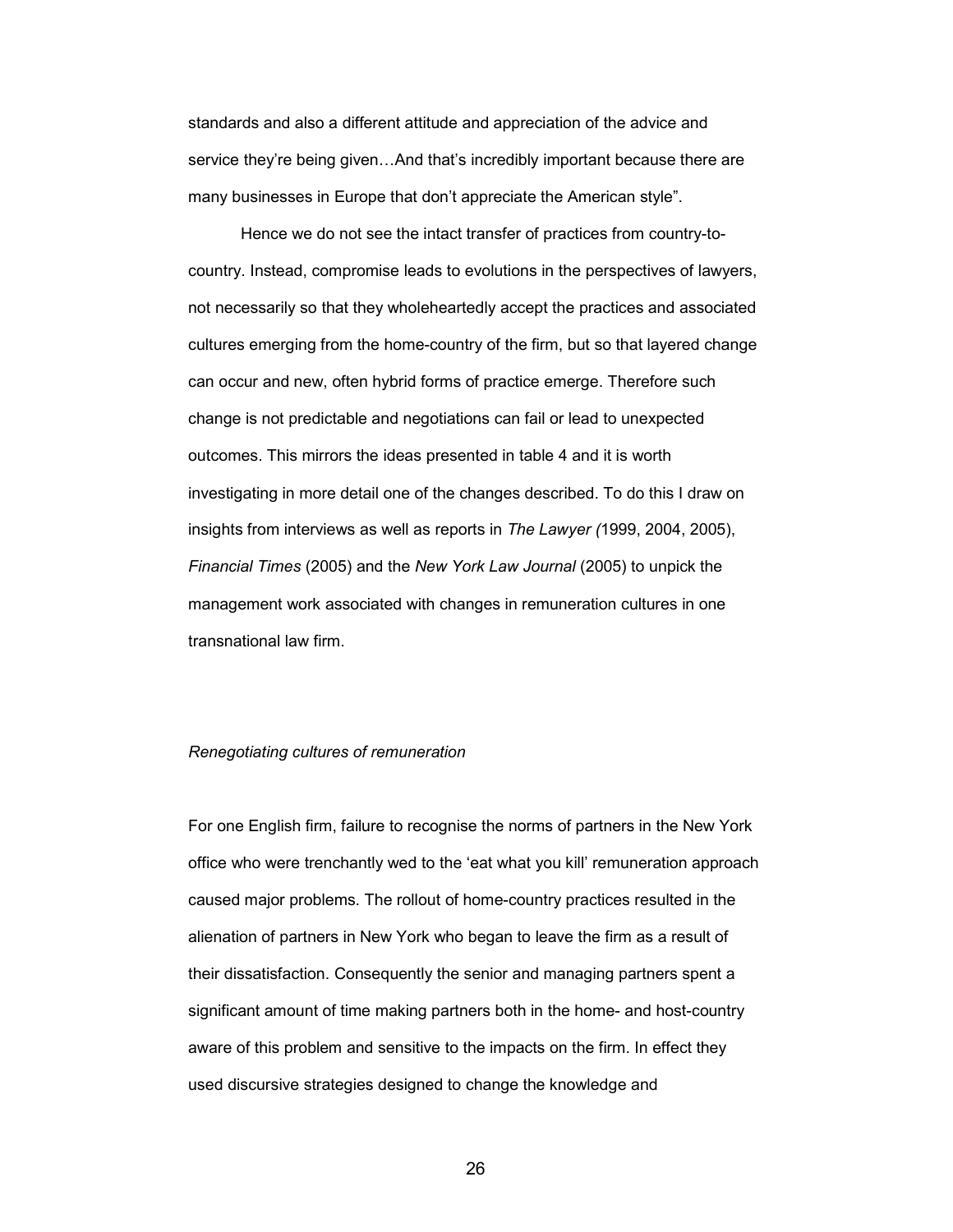understanding of partners (parts three, four, five, eight and nine of the model described in table 1). This helped change the perspectives of lawyers in both the London and New York offices and created opportunities for change in both home- and host-country cultures.

Negotiations with partners in New York were initially difficult. In part this was probably because of the lack of intelligence from expatriates due to their limited numbers in the New York office. As one partner working in New York commented about this issue:

"right now our managing partner isn't here and he's never here…and it's hard to think how many expats are floating around, I can only come up with one and he's marginal" (20, partner, New York).

This situation was rectified when the managing partner of the firm moved to New York. As well as directly negotiating with partners, the insights he and others provided into the nature of conflicts were vital for informing negotiating tactics. This allowed the identification of the areas in which compromise might be reached and the types of changes that would satisfy partners in the overseas office.

Discussions with partners in the home-country (the London office) were facilitated by two contextual factors which provided important resources that were enrolled to help change perspective and values. First, the fact that the USA was widely seen by partners in the home-country as an important market for the firm to succeed in. Second, the problems caused by the arrival of a cohort of US firms in the City of London using the 'eat what you kill' model. US firms were poaching star lawyers by tempting them with inflated salaries that could not be offered in a 'lockstep' model. Lawyers in London already recognised the need for revisions to existing practices to address this 'poaching' problem. Knowledge of these two issues allowed firm-leaders to build discourses promoting change by

<u>27 and 27</u>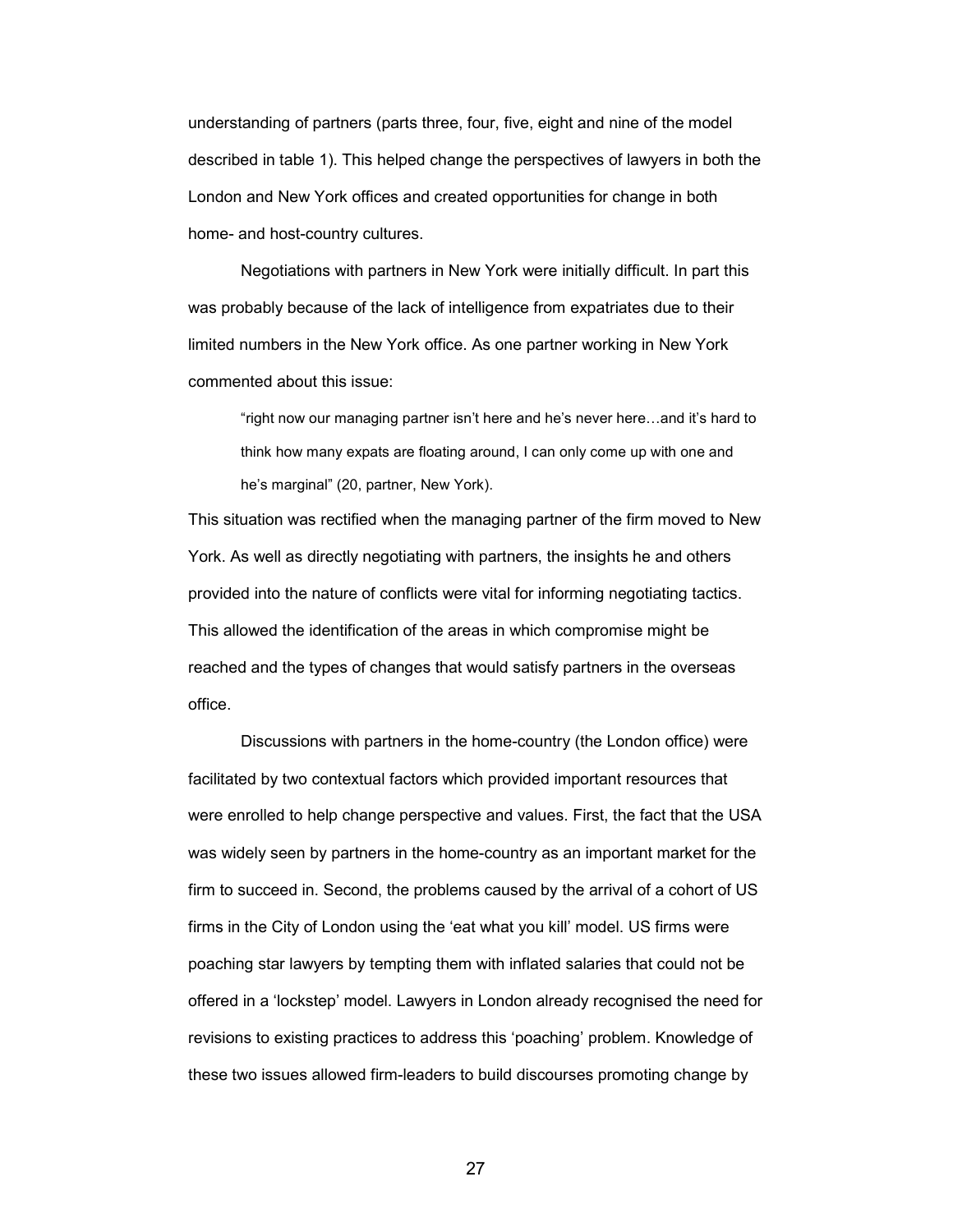focussing on issues associated with group identity, the need for a new set of rules of the game, and the importance of responding to changing contexts (table 1).

Ultimately the senior partner and managing partner of the firm managed to gain agreement from partners for the introduction of a performance culture into remuneration decisions, in contradiction to the fundamental culture of the English lockstep. Of course, in a market seen as financially less important the response from partners in the home-country is likely to have been far less vigorous with interpretations of the challenges and suitable responses differing. This means, as Gertler (2001) and Whitley (2001) have suggested that homecountry feedbacks whereby negotiations change the perspectives of those operating in the incumbent regime are likely to be the exception rather than the rule. Nevertheless, in each case outcomes are dependent on interactions between contending parties that play-out differently depending on the stakes, forms of cultural heterogeneity and actors involved. Two-way learning and changes in home-country cultures are, therefore, always possible.

#### **Conclusions**

There has been widespread reporting of the adaptation strategies needed to prevent 'culture clashes' in TNCs (Christopherson, 2007; Wrigley et al., 2005) but, as this paper has shown, adaption is not the only strategy TNCs employ to deal with geographically heterogeneous cultures. Increasingly important yet somewhat understudied is the role of strategies designed to drive change in cultures of work so as to help minimise the affects of cultural heterogeneity on

<u>28 and 28 and 28 and 28 and 28 and 28 and 28 and 28 and 28 and 28 and 28 and 28 and 28 and 28 and 28 and 28 a</u>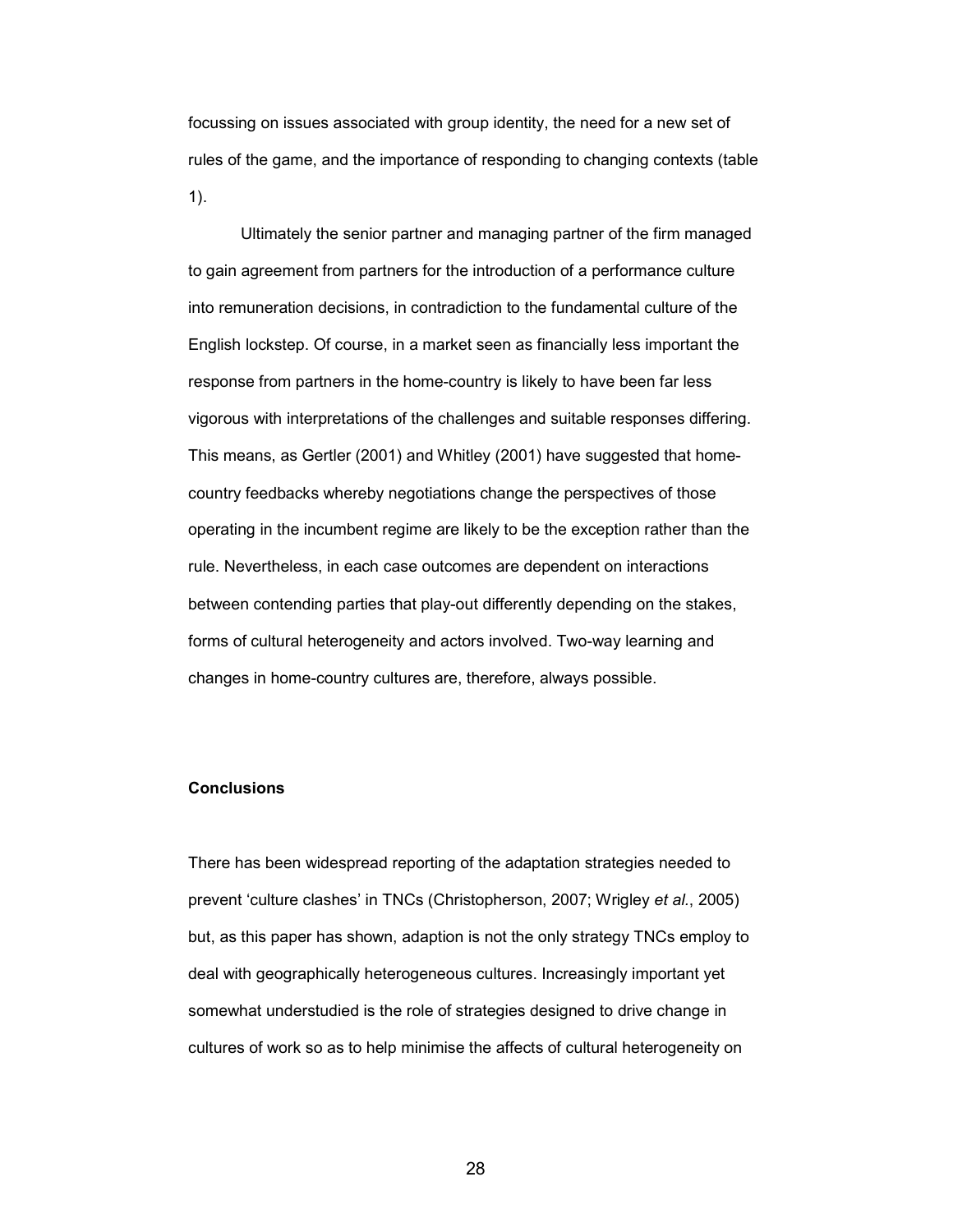TNCs'. The analysis provided in this paper highlights two particularly important issues in relation to such cultural entrepreneurship in TNCs.

First, the value of studying the micro-level processes, strategies and forms of 'corporate' agency that lead to changes in the values and attitudes of workers in TNCs is emphasised by the research presented. The insights gained from detailed empirical study of transnational law firms and their use of selective recruitment, expatriates and management negotiations to change cultures help develop theorisations of the 'firming of places' (Dicken, 2000) and of the role of transnational networks in producing dialectic relations between TNCs' subsidiaries (Hess, 2004; Wrigley et al., 2004). The findings suggest that more attention should be paid to how, when empowered with suitable forms of agency, managers are able to engage in informed bargaining that skirts around and deals with the challenges of cultural difference. Altering the cognitive frames of workers (Clark and Tracey, 2004) and creating acceptance in either home- or host-countries of new models of working can minimise (but not completely abolish) the changes needed when transferring business models between countries. This is an important strategy used by TNCs to cope with the management of corporate cultures across space and deserves further attention from economic geographers.

In addition, second, the fine-grained empirical study of cultural entrepreneurship reported here provides new insights into the nature of changes in 'national' cultures of work driven by processes of globalization (Yeung, 2000). The data examined here suggests that we should not get carried away with discussions of processes of change as evolutions are often moderate, far from teleological and the result of delicate negotiations between contending parties, the outcomes of which cannot be predicted and might even result in failure and the reactionary reinforcement of existing values. The analysis reveals, then, that

<u>29 and 29 and 29 and 29 and 29 and 29 and 29 and 29 and 29 and 29 and 29 and 29 and 29 and 29 and 29 and 29 and 29 and 29 and 29 and 29 and 29 and 29 and 29 and 29 and 29 and 2012 and 2012 and 2012 and 2012 and 2012 and 2</u>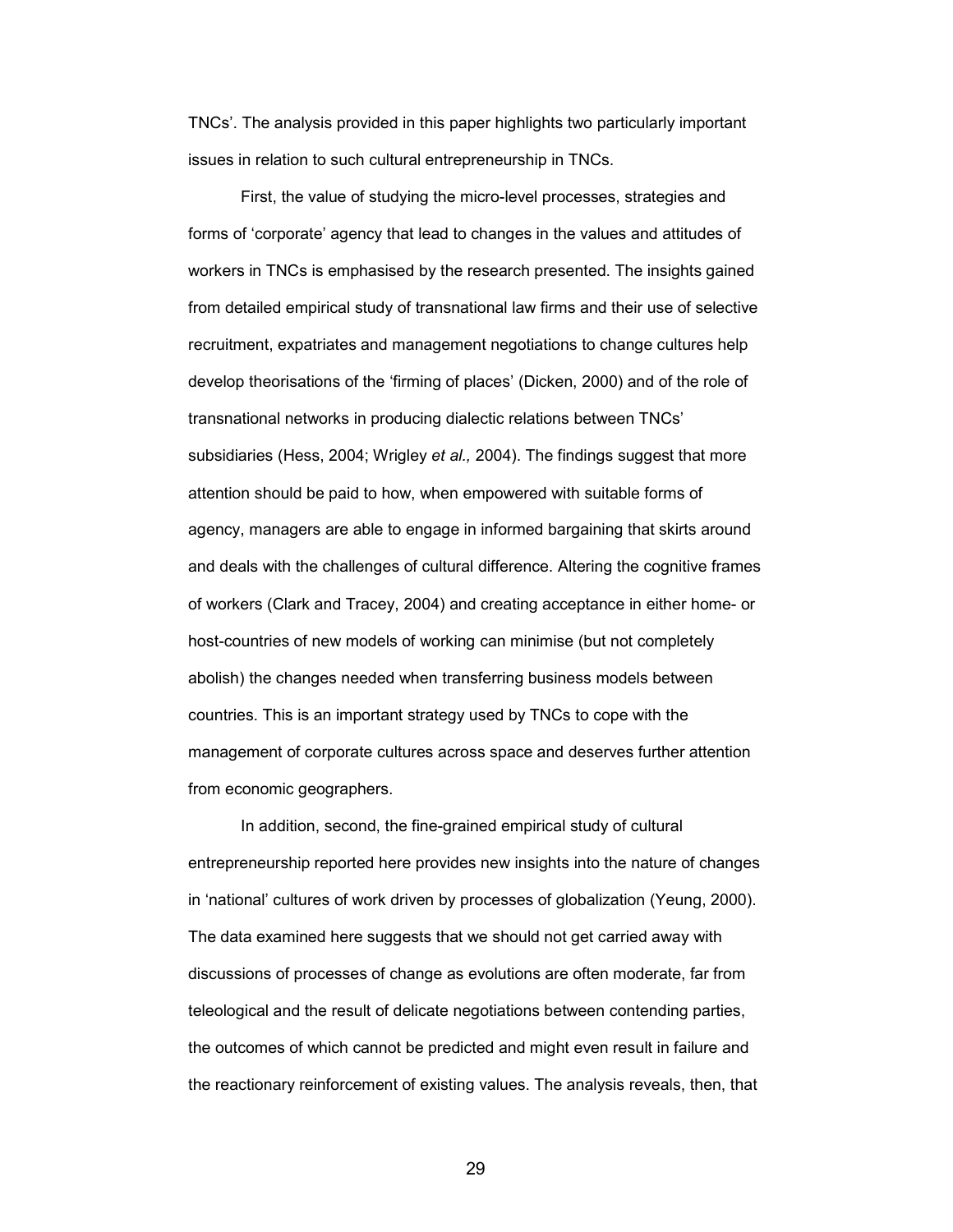cultures get produced and reproduced as they move in transnational communities (Gertler, 2001; Morgan, 2001; Wrigley et al., 2005). Nevertheless, the analysis in the paper does also suggest that, to use the terminology of Katz and Darbishire (2000), the production of converging divergences is increasingly common as a result of the work of TNCs. The data reveals that the cultures and institutionalised norms of 'primary agents' in firms can be fundamental altered by forms of management work by 'corporate agents' (Archer, 2000; Giddens, 1984). When considered in the context of work on the varieties of capitalism (Hall and Soskice, 2001), the finding, and the suggestion of micro-scale study as an approach for understanding if and how change might occur, could help geographers rectify their lacklustre attempt to engage in debates about the way globalization has produced instability in institutional regimes (Peck and Theodore, 2007). Future research might, then, examine how detailed empirical study can enhance existing understanding of the forms of pressure, imitation and influence that lead to more widespread changes that re-define not just firmspecific cultures of work but also national and/or regional norms as TNCs act as vectors for the spread' and reproduction of Anglo-American business practices in different societies. This would open-up a whole new domain of research for economic geographers.

# Acknowledgements

TBC

 $30<sup>2</sup>$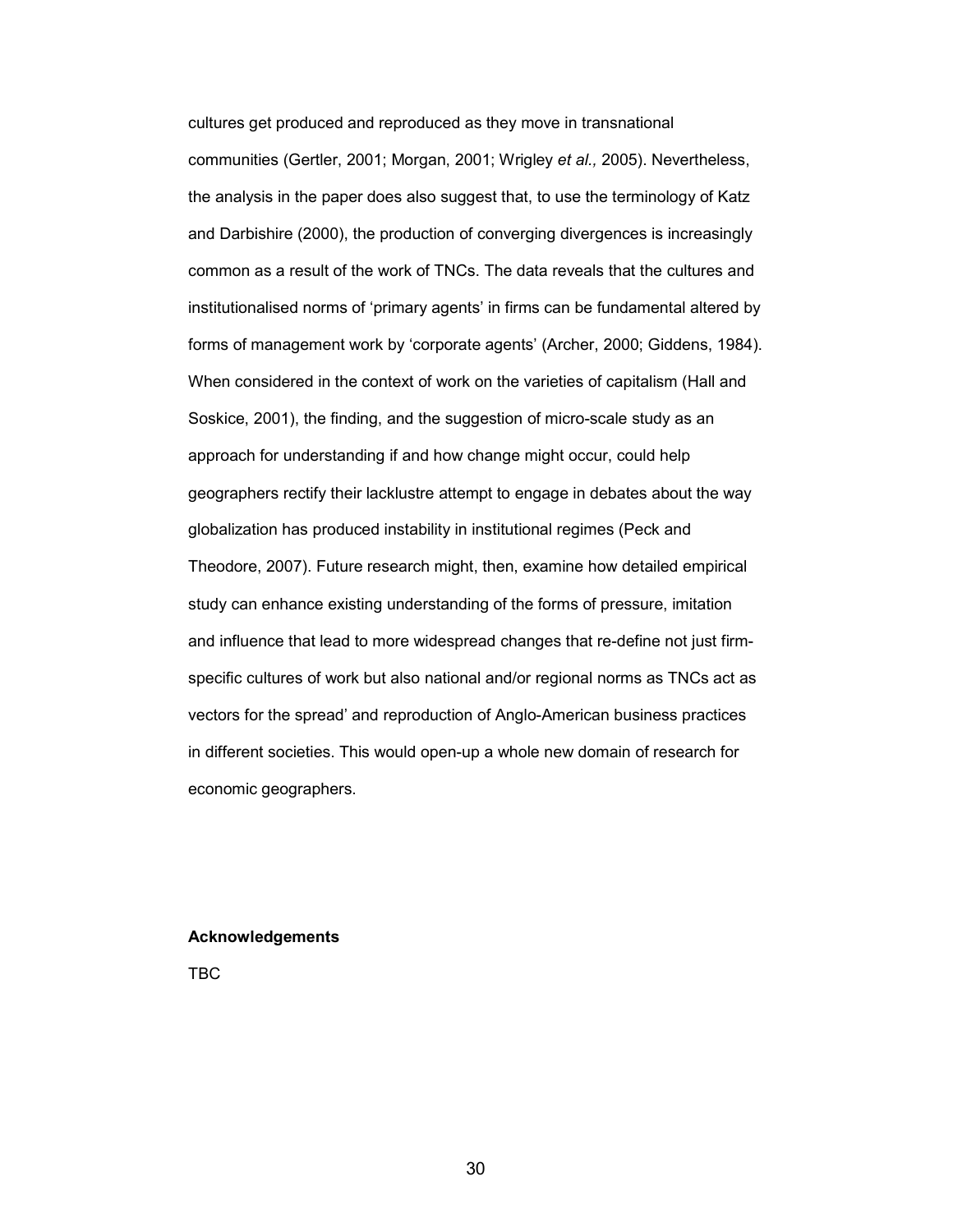#### **References**

Alvesson, M. (2002), Understanding organizational culture. London, Sage.

- Alvesson, M. and Willmott, H. (2002), Identity regulation as organizational control: producing the appropriate individual. Journal of management studies 39 (5) 619-644.
- Archer, M. S. (2000), Being human: the problem of agency. Cambridge: Cambridge University Press.
- Beaverstock, J. V. (2004), 'Managing across borders': knowledge management and expatriation in professional legal service firms. Journal of Economic Geography 4: 157-179.
- Beaverstock, J. V. (2002), Transnational elites in global cities: British expatriates in Singapore's financial district. Geoforum 33 525-538.
- Beaverstock, J V., Smith, R., Taylor, P J. (1999), The long arm of the law: London's law firms in a globalising world economy. Environment and Planning A 13: 1857-1876.

Bjerke, B. (1999), Business leadership and culture. Cheltenham, Edward Elgar.

- Broadbent, J., Dietrich, M., and Roberts, J. (1997), The end of the professions? The restructuring of professional work. London and New York: Routledge.
- Christopherson, S. (2007), Barriers to 'US style' lean retailing: the case of Wal-Mart's failure in Germany. Journal of Economic Geography 7: 451-469.
- Clark, G., Tracey, P. (2004), Global competitiveness and innovation. An agent-centred perspective. Basingstoke: Palgrave Macmillan.
- Clark, G. L., Mansfield, D., Tickell, A. (2002), Global finance and the German model: German corporations, market incentives, and the management of employersponsored pension institutions. Transactions of the Institute of British Geographers NS 27: 91-110.
- Coe, N., Wrigley, N. (2007), Host economy impacts of transnational retail: the research agenda. Journal of Economic Geography 7: 341-371.
- Crouch, C. (2005), Capitalist diversity and change. Recombinant governance and institutional entrepreneurs. Oxford: Oxford University Press.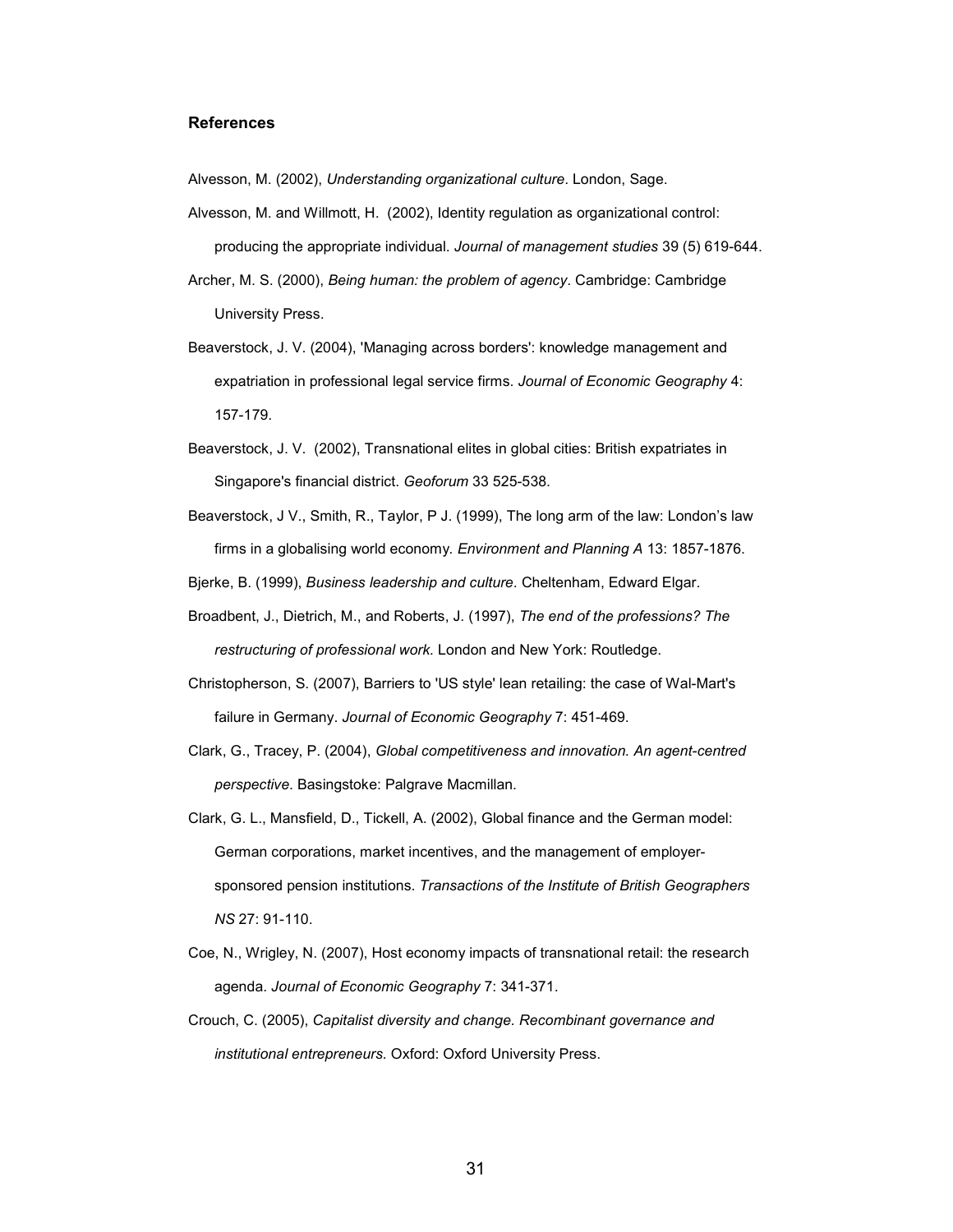- Covaleski, M. A., Dirsmith, M. W., Heian, J. B., Samuel, S. (1998), The calculated and the avowed: techniques of discipline and struggle over identity in Big Six public accounting firms. Administrative Science Quarterly 43: 293-327.
- Delmestri, G. (2006), Streams of inconsistent institutional influences: middle managers as carriers of multiple identities. Human Relations 59: 1515-1541.
- Dicken, P. (2000), Places and flows: situating international investment. In Clark, G L., Feldman, M., Gertler, M. (Eds). The Oxford handbook of economic geography Oxford: Oxford University Press: 275-291.
- Djelic, M.-L. (1998), Exporting the American model. The postwar transformation of European business. Oxford: Oxford University Press.
- Economist, The. (1996), The globalisation of corporate law. The Economist. November 1996: 109-112.
- Edström, A., Galbraith, J. R. (1977), Transfer of managers as a coordination and control strategy in multinational organizations. Administrative Science Quarterly 24: 248- 263.
- Faulconbridge, J. R. (2007), London and New York's advertising and law clusters and their networks of learning: relational methodologies and scalar reflections. Urban Studies 44 (9) 1635-1656.
- Faulconbridge, J. R. (2007), Relational spaces of knowledge production in transnational law firms. Geoforum 38 (3) 925-940.
- Faulconbridge, J. R. and Muzio, D. (2007), Reinserting the professional into the study of professional service firms: the case of law. Global Networks 7 (3) 249-270.
- Faulconbridge, J. R. and Muzio, D. (2008), Organizational professionalism in globalizing law firms. Work, Employment and Society 22 (1) 7-25.
- Flood, J. (2007), Lawyers as Sanctifiers: The Role of Elite Law Firms in International Business Transactions. Indiana Journal of Global Legal Studies 14 (1) 35-66.
- Flood, J. (1989), Megalaw in the UK: professionalism or corporatism? A preliminary report. Indiana Law Journal. Summer 1989: 569-592.
- Financial Times, The. (2005), UK head of Clifford Chance focuses on shake-up with move to New York. The Financial Times January 5th 2005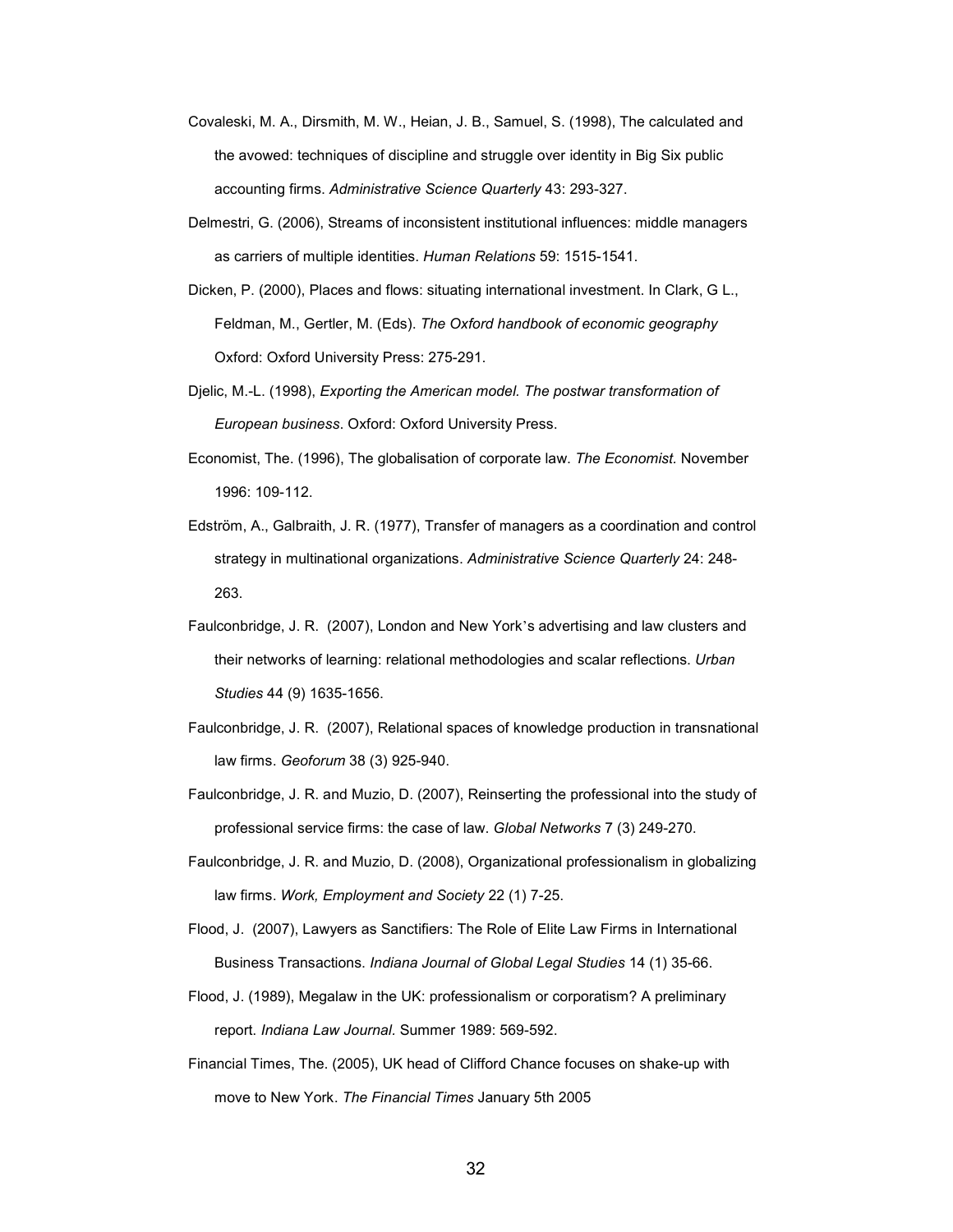Garud, R., Hardy, C., Maguire, S. (2007), Institutional entrepreneurship as embedded agency: an introduction to the special issue. Organization Studies 28: 957-969.

Gertler, M. S. (2004), Manufacturing culture. Oxford, Oxford University press.

- Gertler, M. S. (2001), Best practice: Geography, learning and the institutional limits to strong convergence. Journal of Economic Geography 1: 5-26.
- Grabher, G. (2002), Cool projects, boring institutions: temporary collaboration in social context. Regional Studies 36 (3) 205-214.
- Giddens, A. (1984), The constitution of society. Cambridge: Polity Press.
- Greenwood, R., Suddaby, R. (2006), Institutional entrepreneurship in mature fields: the big five accounting firms. Academy of Management Journal 49: 27-48.
- Hall, P. A. and Soskice, D. (2001), Varieties of capitalism. The institutional foundations of comparative advantage. Oxford, Oxford University Press.
- Hanlon, G. (1999), Lawyers, the state and the market. Professionalism revisited. London: MacMillan Business.
- Herod, A. (2001), Labor internationalism and the contradictions of globalization: Or, why the local is sometimes still important in a global economy. Antipode 33 (3) 407-426.
- Hess, M. (2004), 'Spatial' relationships? Towards a reconceptualization of embeddedness. Progress in Human Geography 28 (2): 165-186
- Hess, M. and Yeung, H. W.-C. 2006. Whither global production networks in economic geography? Environment and Planning A 38 (7) 1193-1204.
- Jones, A. (2008), Beyond embeddedness: economic practices and the invisible dimensions of transnational business activity. Progress in Human Geography 32 (1) 71-88.
- Jones, A. (2007), More than 'managing across borders?' The complex role of face-toface interaction in globalizing law firms. Journal of Economic Geography 7: 223-246.
- Jones, A. (2005), Truly global corporations? Theorizing organizational globalisation in advanced business-services. Journal of Economic Geography 5: 177-200.
- Jones, A. (2003), Management consultancy and banking in an era of globalization. Basingstoke, Palgrave Macmillan.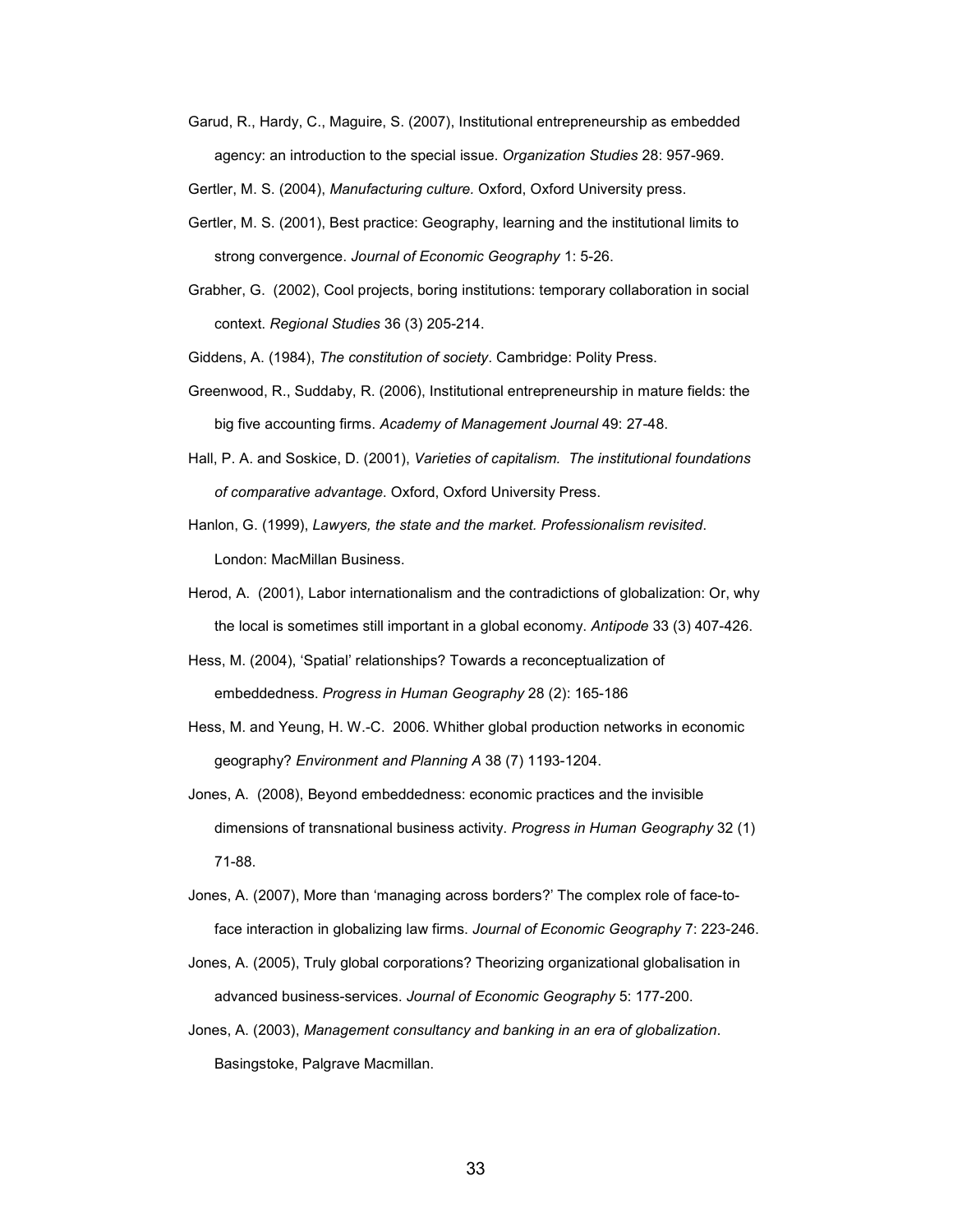- Katz, H and Darbishire, O. (2000), Converging divergences: worldwide changes in employment systems. Ithaca, NY: Cornell University Press.
- Lane, C., Potton, M., Littek, W. (2002), The professions between state and market. A cross-national study of convergence and divergence. European Societies: 235-260.

Lawyer, The. (1999), Square Mile. The Lawyer: 8<sup>th</sup> September.

Lawyer, The. (2004), Lockstep revolution beckons. The Lawyer:  $8<sup>th</sup>$  March.

- Lawyer, The. (2005), CC's Cornell warns lockstep must become more flexible. The Lawyer: 28<sup>th</sup> February.
- Lawyer, The. (2006a), CC ready for Chinese joint venture. The Lawyer 30th August 2006.

Lawyer, The. (2006b), The Lawyer Global 100. London: The Lawyer.

Lazega, E. (2001), The collegial phenomenon. The social mechanisms of cooperation among peers in a corporate law partnership. Oxford: Oxford University Press.

MacDonald, K. M. (1995), The sociology of the professions. London, Sage.

Maister, D., Galford, R. and Green, C. (2002), The trusted advisor. London, Free Press.

- Morgan, G. (2001), Transnational communities and business systems. Global Networks 1: 113-130.
- Morgan, G., Quack, S. (2005), Institutional legacies and firm dynamics: the growth and internationalization of UK and German law firms. Organization Studies 26 (12): 1765-1785.
- New York Law Journal, The. (2005), Clifford Chance partners approve reform of lockstep compensation system. New York Law Journal 19<sup>th</sup> December.

Peck, J. 1996. Work-place: the social regulation of labor. New York, Guilford Press.

- Peck, J. and Theodore, N. (2007), Variegated capitalism. Progress in Human Geography 31 (6) 731-772.
- Quack, S. (2007), Legal professionals and transnational law-making: a case of distributed agency. Organization 14: 643-666.
- Saxenian, A. (1994), Regional advantage. Culture and competition in Silicon Valley and route 128. London, Harvard University press.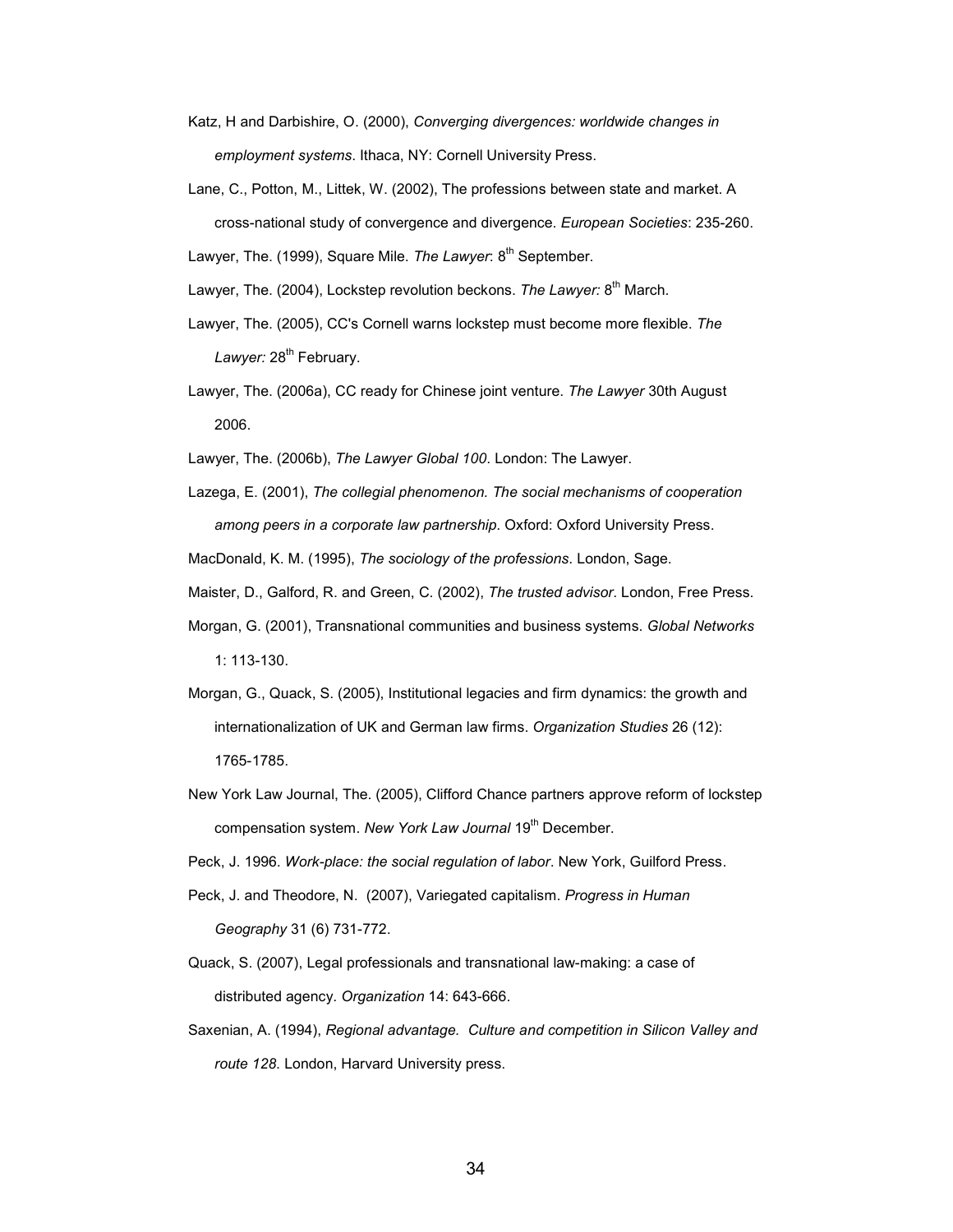Schoenberger, E. (1999), The firm in the region and the region in the firm. In Barnes, TJ., Gertler, M. (Eds). The new industrial geography. Regions, regulations and institutions. London & New York: Routledge: 205-224.

Schoenberger, E. (1997), The cultural crisis of the firm. Oxford, Blackwell.

- Silver, C. (2007), Local Matters: Internationalizing Strategies for U.S. Law Firms. Indiana Journal of Global Legal Studies 14 (1) 67-93.
- Streeck, W., Thelen, K. (2005), Introduction: institutional change in advanced political economies. In Streeck, W., Thelen, K. (Eds), Beyond continuity: institutional change in advanced political economies: 1-39. Oxford: Oxford University Press.
- Trompenaars, F. and Prud'homme, P. (2004), Managing change across corporate cultures. Chichester, Capstone Publishing.
- Whitley, R. (2001), How and why are international firms different? The consequences of cross-border managerial coordination for firm characteristics and behaviour. In Morgan, G, Kristensen, PH., Whitley, R. (Eds), The multinational firm. Organizing across institutional and national divides Oxford: Oxford University Press: 27-68.
- Wójcik, D. (2006). Convergence in corporate governance: evidence from Europe and the challenge for economic geography. Journal of Economic Geography 6: 639-660.
- Wrigley, N., Coe, N., Currah, A. (2005), Globalizing retail: conceptualizing the distribution-based transnational corporation (TNC). Progress in Human Geography 29: 437-457.
- Yeung, H. W.-C. (2005) Rethinking relational economic geography. Transactions of the Institute of British Geographers NS 30 (1) 37-51.
- Yeung, H W-C. (2000), The dynamics of Asian business systems in a globalizing era. Review of International Political Economy 7 (3): 399-433.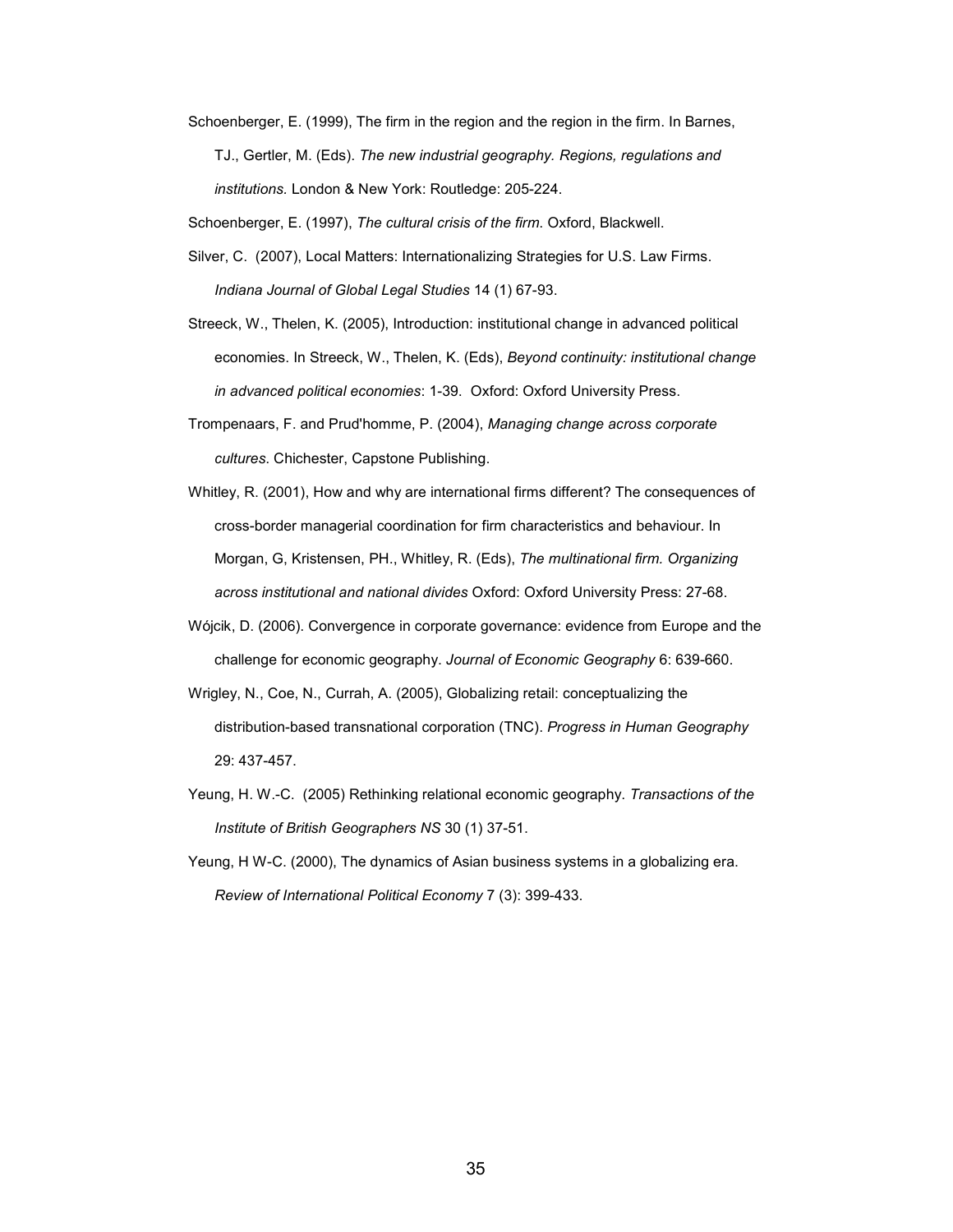Table 1. The nine types of discursive strategy that can be used in 'management work' on identity. Source: Alvesson and Willmott (2002, 629-632).

Discursive strategy Description of strategy 1 Defining a person directly Explicit reference to key characteristics that all workers should base behaviours upon 2 Defining a person by defining others The relational positioning of ideal behaviours by highlighting the appropriateness and inappropriateness of others' behaviour 3 Providing a vocabulary of motives An interpretive framework is provided that workers can assess their behaviour against 4 Explicating morals and values Espoused ideals exist as well as a clear identification disliked practices. 5 Knowledge and skills Processes are used to ensure workers become influenced by knowledges that will promote certain forms of behaviour 6 Group categorization and affiliation The dividing up of the world into 'us' versus 'them' at the level of groups of individuals or firms. 7 Hierarchical location Helping workers identify 'who they are' in relation to others in the organization and what behaviours are expected as a result. 8 Establishing rules of the game Identifying a natural way of doing things and communicating it to others. 9 Defining the context Describing the conditions in which the organization exists and the influence on expectations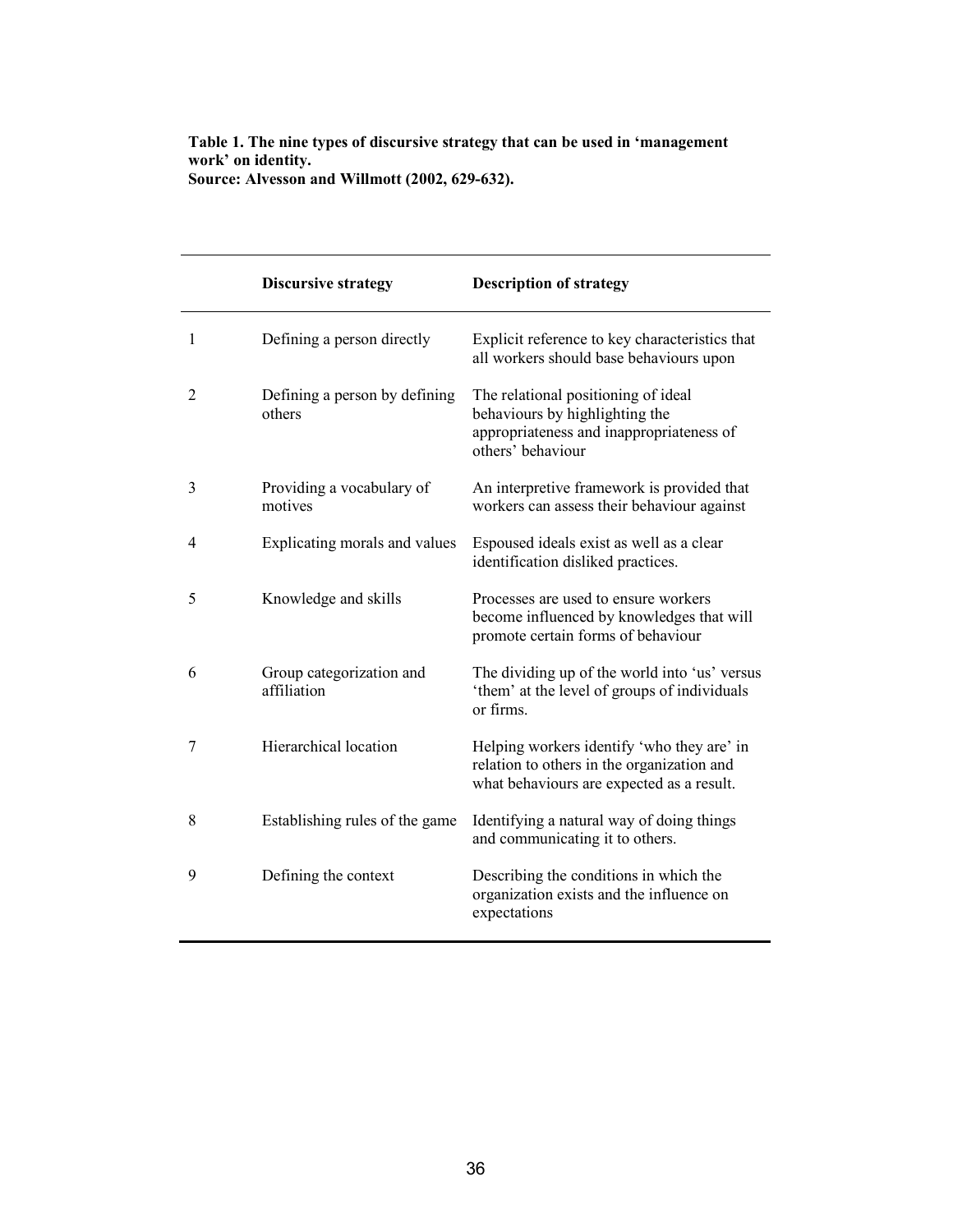# Table 2. Leading global law firms. Source: The Lawyer (2006b) and fieldwork. \* Original firm (Freshfields) merged with German firm. N/A: data not available

| Firm                                 | Country<br>of Origin | Revenue<br>f(M) | Lawyers        | Remuneration<br>model   | <b>Offices</b><br>(2006) |
|--------------------------------------|----------------------|-----------------|----------------|-------------------------|--------------------------|
|                                      |                      |                 |                |                         |                          |
| Clifford Chance                      | England              | 1,030           | 2,432          | Lockstep                | 28                       |
| Linklaters                           | England              | 935             | 2,072          | Lockstep                | 30                       |
| Skadden Arps<br>Slate Meagher        | <b>USA</b>           | 885             | 1,699          | Merit-based             | 22                       |
| & Flom<br>Freshfields                |                      |                 |                |                         |                          |
| <b>Bruckhaus</b>                     | England*             | 882             | 2,013          | Lockstep                | 28                       |
| Deringer                             |                      |                 |                |                         |                          |
| <b>DLA</b> Piper                     |                      |                 |                |                         |                          |
| Rudnick Grey                         | England              | 856             | 2,900          | Merit                   | 59                       |
| Cary                                 |                      |                 |                |                         |                          |
| Latham &                             |                      |                 |                |                         |                          |
| Watkins                              | <b>USA</b>           | 776             | 1,669          | Merit-based             | 22                       |
|                                      |                      |                 |                | lockstep                |                          |
| Baker &                              |                      |                 |                |                         |                          |
| McKenzie                             | <b>USA</b>           | 743             | 2,975          | Varies by               | 70                       |
|                                      |                      |                 |                | jurisdiction            |                          |
| Allen & Overy                        | England              | 736             | 1,760          | Lockstep                | 25                       |
| Jones Day                            | USA                  | 706             | 2,178          | Merit                   | 29                       |
| <b>Sidley Austin</b><br>Brown & Wood | <b>USA</b>           |                 |                |                         |                          |
| White & Case                         | <b>USA</b>           | 618<br>575      | 1,495<br>1,783 | Lockstep<br>Merit-based | 16<br>38                 |
|                                      |                      |                 |                | lockstep                |                          |
| Weil Gotshal &                       | <b>USA</b>           |                 |                |                         |                          |
| Manges                               |                      | 559             | 1,129          | Merit                   | 20                       |
| Mayer Brown                          | USA                  |                 |                |                         |                          |
| Rowe & Maw                           |                      | 539             | 1,331          | Merit                   | 14                       |
| Kirkland &                           | <b>USA</b>           | 533             | 1,056          | N/A                     | 8                        |
| Ellis                                |                      |                 |                |                         |                          |
| Sullivan &                           | <b>USA</b>           |                 |                |                         |                          |
| Cromwell                             |                      | 481             | 589            | N/A                     | 44                       |
| Shearman                             | <b>USA</b>           |                 |                |                         |                          |
| Sterling                             |                      | 459             | 910            | Merit-based             | 19                       |
|                                      |                      |                 |                | lockstep                |                          |
| Wilmer Cutler                        |                      |                 |                |                         |                          |
| Pickering Hale                       | <b>USA</b>           | 448             | 976            | N/A                     | 15                       |
| $&$ Dorr                             |                      |                 |                |                         |                          |
| McDermott                            | <b>USA</b>           |                 |                |                         |                          |
| Will & Emery                         |                      | 439             | 1,018          | N/A                     | 14                       |
| Lovells                              | England              | 396             | 1,353          | N/A                     | 26                       |
| Dechert                              | <b>USA</b>           | 317             | 831            | Merit-based             | 18                       |
|                                      |                      |                 |                | lockstep                |                          |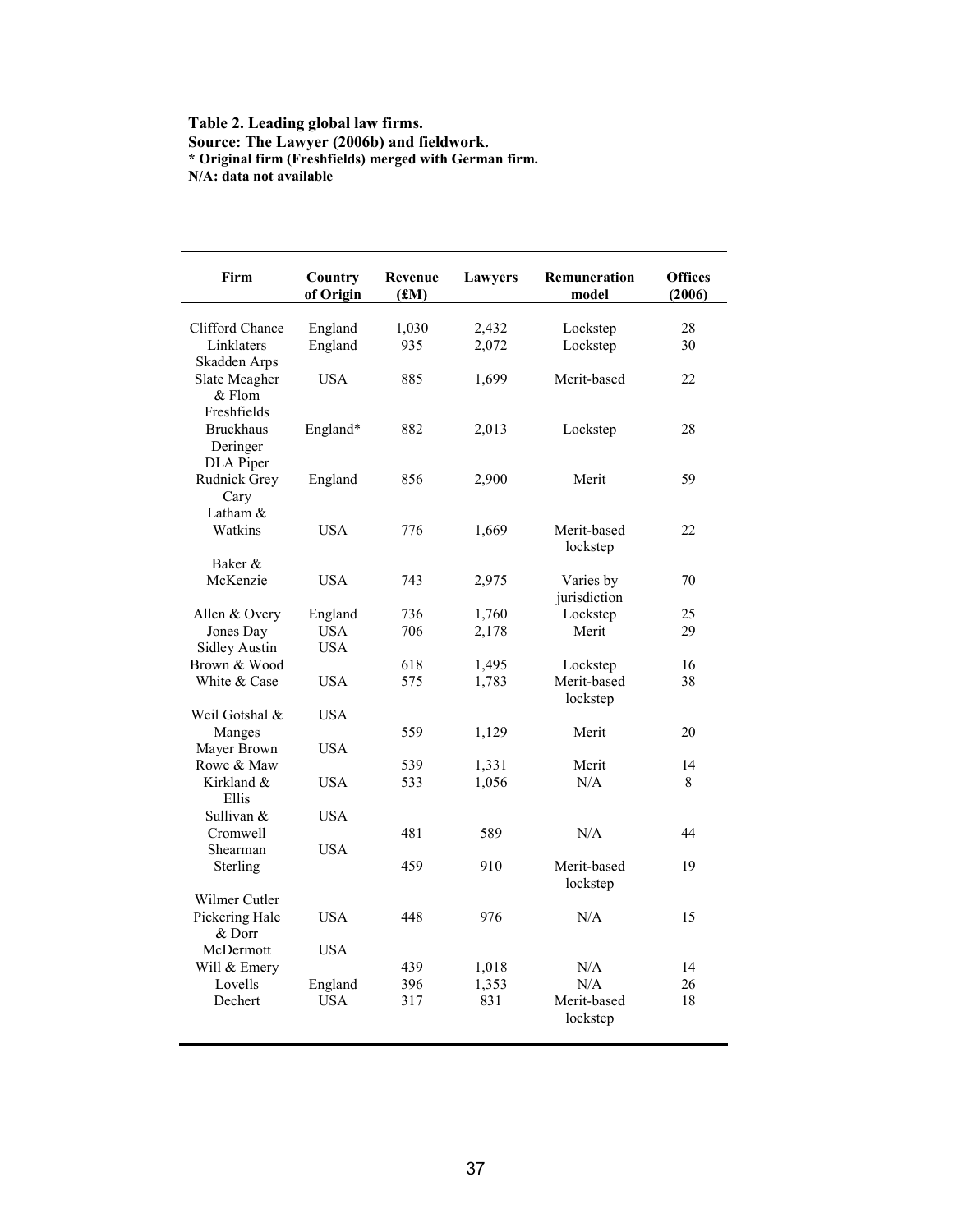Table 3. Exemplary differences between national legal business systems and cultures.<br>Source: Fieldwork and Flood (1989), Hanlon (1999), Lane *et al*. (2002) and Morgan and Quack (2005).

| <b>Facet business</b><br>culture                                                    | Differences between jurisdictions                                                                                                                                                                                  | <b>Explanations and examples</b>                                                                                                                                                                                                                                                                                                                                                                                                                                                                                                                                                     |
|-------------------------------------------------------------------------------------|--------------------------------------------------------------------------------------------------------------------------------------------------------------------------------------------------------------------|--------------------------------------------------------------------------------------------------------------------------------------------------------------------------------------------------------------------------------------------------------------------------------------------------------------------------------------------------------------------------------------------------------------------------------------------------------------------------------------------------------------------------------------------------------------------------------------|
| Independence of<br>professionals and<br>role of<br>commercialism in<br>legal advice | The role of lawyers in society is diverse<br>thanks to variable heritages influenced<br>by lawyers' relationship with the state.                                                                                   | US lawyers are zealous promoters of capitalism and have always been autonomous from the<br>state. Large corporate law firms emerged in the early 1900s;<br>English lawyers increasingly entrepreneurial from 1960s onwards. Large law firms (more than<br>25 partners) allowed since 1967;<br>Germany lawyers traditionally civil servants and advised corporations of the law and its<br>requirements, not how to manipulate it. Only recently has the idea of lawyers as corporate<br>service providers emerged and only since 1987 have large corporate law firms been permitted. |
| Remuneration<br>structure                                                           | The 'lockstep' system (all partners<br>share profits with individual's share<br>determined by seniority) versus 'eat<br>what you kill' (an individual's profits)<br>reflect those they generated for the<br>firm). | The perception of lawyers being 'defenders' of capitalism in the USA leads to increased use of<br>judicial processes with one corporate lawyer defending or promoting the case of their client to<br>a judge. Consequently, eat what you kill individualism dominates.<br>English corporate lawyers rarely find themselves in such an adversarial courtroom role, instead<br>normally acting as a team to negotiate on behalf of a client. Lockstep system thus preferred.                                                                                                           |
| Lawyers as<br>autonomous sole<br>practitioners<br>versus team-<br>workers           | Most marked between civil law<br>(autonomous individuals) and common<br>law jurisdictions.                                                                                                                         | Anglo-American common law lawyers used to working in teams to deal with the complexities<br>of interpreting regulation.<br>Continental European civil law lawyers used to acting as autonomous technical experts where<br>$\bullet$<br>value gained from an individual's expertise.                                                                                                                                                                                                                                                                                                  |